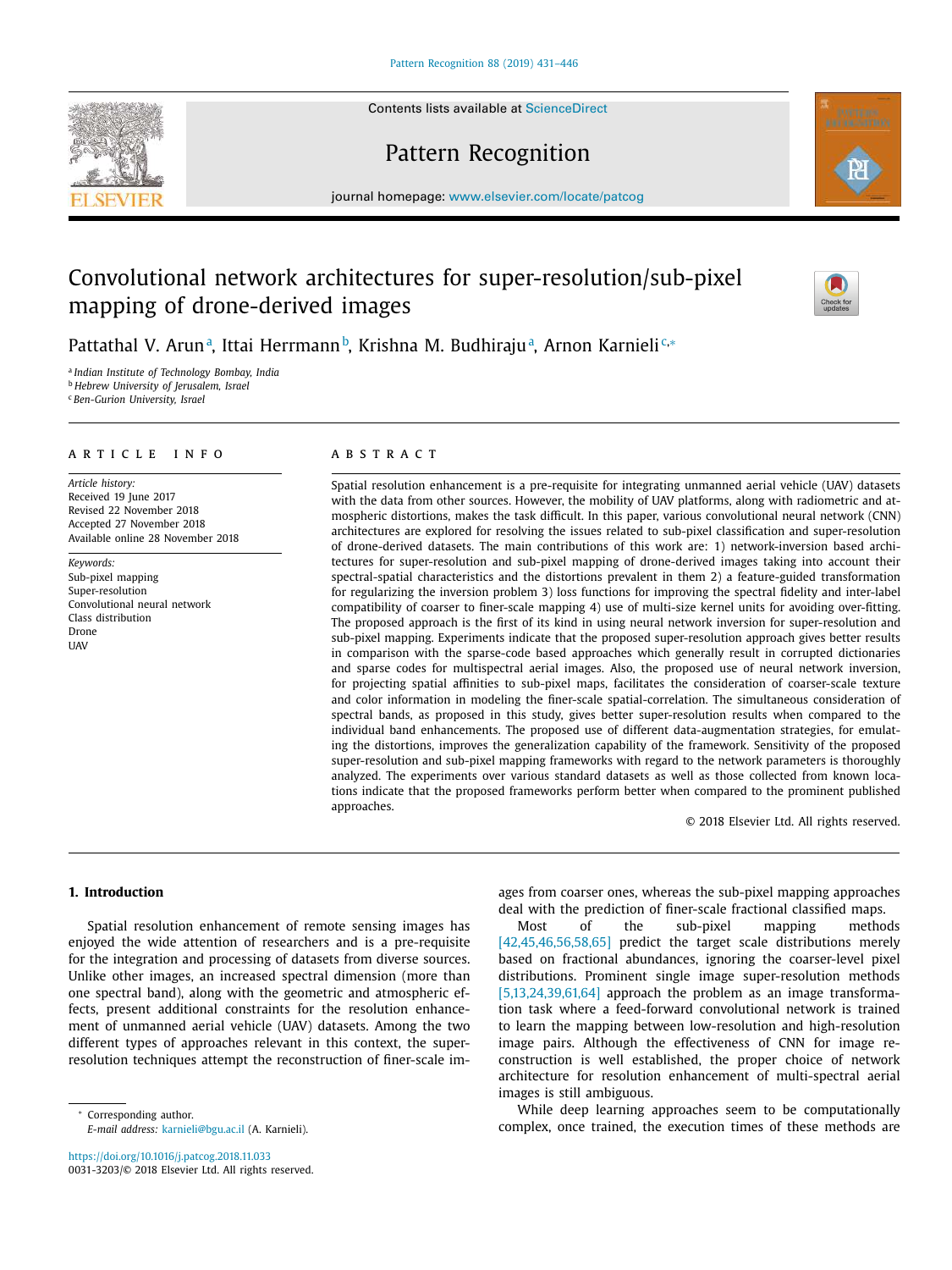comparable to the other approaches. Moreover, the significant improvement in accuracy as well as the effectiveness in modeling aerial-image features and handling distortions and artifacts, motivate the use of deep convolutional architectures for processing drone-derived images. In this regard, we explore novel architectures for offline super-resolution and sub-pixel classification of UAV datasets. In contrast to the recent CNN based strategies, the network-inversion techniques [\[16,41,49,50\]](#page-14-0) are employed to model the spatial-spectral distributions across spatial-scales. This approach is found to be faster, and better trainable, when compared to the other prominent deep-learning based techniques. In addition, it avoids the bottleneck, due to increased input spectraldimension, prevalent in the sparse-coding-based approaches. This study also explores the use of data augmentation, for emulating the distortions and variations of drone-derived datasets, for improving the generalization capability of the proposed frameworks.

### **2. Related work**

This section reviews the prominent work related to the proposed sub-pixel classification and super-resolution strategies. In addition to the recent super-resolution and sub-pixel mapping approaches, review of the recent convolutional architectures, loss functions, and neural network inversion approaches is also presented. Based on the literature, the specific contributions of this research and novelty of the framework with respect to the existing approaches are discussed in Section 2.5.

### *2.1. Sub-pixel mapping*

Most of the recent sub-pixel mapping techniques [\[42,46,58,59,65,77\]](#page-14-0) attempt to optimize the spatial contiguity of classes without considering their distributions at coarser scales. Unlike these conventional strategies, geostatistical methods use the correlation between finer and coarser scale variograms to predict the sub-pixel labels [\[6,30,62\].](#page-14-0) However, variogram based approaches have poor generalization capability and mostly cause artifacts at higher scale factors. In this regard, several machine learning strategies such as genetic algorithm [\[57\],](#page-15-0) Hopfield networks [\[56,63\],](#page-15-0) feedforward neural networks [\[45\]](#page-14-0) and CNNs [\[7,10,12,39\]](#page-14-0) have been employed. Among these, the CNN based approaches [\[5,7,12,39\]](#page-14-0) have reported the state-of-the-art results. In their work, Arun et al. [\[5\]](#page-14-0) used a pre-trained CNN for projecting the fractional approximations (derived from the coarse image) to finer-scale classified maps. In a more recent work, Arun et al. [\[7\]](#page-14-0) employed CNN for simultaneous optimization of spectral unmixing and mapping stages. Although these approaches yield satisfactory results, overfitting of the network affects the outcomes, which deteriorate further with the increase in scene complexity and scale factor. Also, the inter-band misalignments and other distortions affect the applicability of prominent sub-pixel mapping methods on drone-derived images.

#### *2.2. Super-resolution*

Classical single image super-resolution techniques often cause aliasing artifacts resulting in blurry outputs. Recently, various approaches, such as those based on local parametric re-gression [\[11,23,29,36\],](#page-14-0) shape and texture modeling [\[1\],](#page-14-0) recurrent patch learning [\[21,24,37,52,64\],](#page-14-0) dictionary-based modeling [\[9,47,66,67,71,72\],](#page-14-0) and neural networks [\[5,6,12,34,38,39\],](#page-14-0) have been extensively explored for resolving these issues. Among these approaches, the CNN-based ones [\[12,34,38,39,61\]](#page-14-0) illustrate the capability of CNNs in encoding the sparse-coding framework in an optimized manner. Nowadays, deeper networks are being explored for improving both reconstruction accuracy and performance. Liebel et al. [\[39\]](#page-14-0) extended the work of Dong et al. [\[12\]](#page-14-0) for remote sensing images. However, most of these techniques cannot be extended to the multispectral domain due to the increased computational cost, and also because they ignore the simultaneous learning of spectral bands [\[25,27,28,40,73\].](#page-14-0) In the context of hyperspectral image super-resolution, Dong et al. <a>[\[13\]](#page-14-0)</a> yield satisfactory results. Relatively fewer attempts are seen on the super-resolution of dronederived images, particularly due to the multi-spectral nature of data as well as the geometric and radiometric distortions due to the mobility of UAV platforms.

#### *2.3. CNN architecture and loss functions*

Following the success of CNNs, many researchers [\[20,26,33,51,53,54\]](#page-14-0) have discussed the modeling of available network architectures for different image transformation tasks. He et al. [\[20\]](#page-14-0) suggested the use of residual networks in which the additive merging of signals is explored. Similarly, convolutional inception architectures [\[53–55\]](#page-15-0) allow the use of multi-size kernels in the same convolution units. Recently, Szegedy et al. [\[54\]](#page-15-0) proposed an improvement on the inception nets, where residual connections are introduced between the inception units. However, these advancements in residual and inception networks have not been explored for super-resolution/sub-pixel classification.

While most of the CNN-based single image super-resolution approaches use root mean squared error (RMSE) based loss functions, Sajjadi et al. [\[48\]](#page-15-0) illustrated that these functions generally result in artefacts as they compute the mean of many possible solutions. Recent studies [\[14,32\]](#page-14-0) suggest that the shifting of loss computation from the image space to higher-level feature space results in sharper reconstructions [\[32\].](#page-14-0) The use of generative adversarial networks [\[19\],](#page-14-0) in which the generator network simultaneously learns to fool a discriminator, has been thoroughly explored for various image analyses [\[19,35,54,60,74\].](#page-14-0) Ledig et al. [\[35\]](#page-14-0) illustrated that the use of adversarial loss, in addition to the per-pixel losses, improves the reconstruction. The current study explores prominent loss functions for improving the proposed frameworks.

#### *2.4. Neural network inversion*

The neural network inversion techniques [\[3,31,44,75\]](#page-14-0) are generally employed for the reconstruction of original inputs from corresponding network outputs. Recently, Dosovitskiy and Brox [\[15\]](#page-14-0) studied the various image representations by inverting them with an up-convolutional neural network. Among the various features, the histogram of oriented gradients provided the best reconstruction. The authors also illustrated that the colors and rough contours of an image can be reconstructed even from higher layer activations. Xu et al. [\[69\]](#page-15-0) proposed a deep learning architecture to capture the characteristics of image degradation. Similar applications of network inversion have been explored in [\[16,41,49,50\].](#page-14-0) Inspired from these approaches, this study investigates the applicability of network inversion strategies for resolving the issues prevalent in sub-pixel mapping and super-resolution of aerial images.

### *2.5. Contribution*

The current study focuses on CNN-based offline sub-pixel classification and super-resolution, specifically for drone-derived images. We illustrate that the conventional CNN architectures cannot scale well for the enhancement of multispectral drone-derived images. In this regard, improved convolutional frameworks are proposed for sub-pixel classification and super-resolution. As far as we know, use of network inversion was not previously published for these tasks. The basic hypothesis here is that since the coarsescale images can be regarded as convolved versions of the finer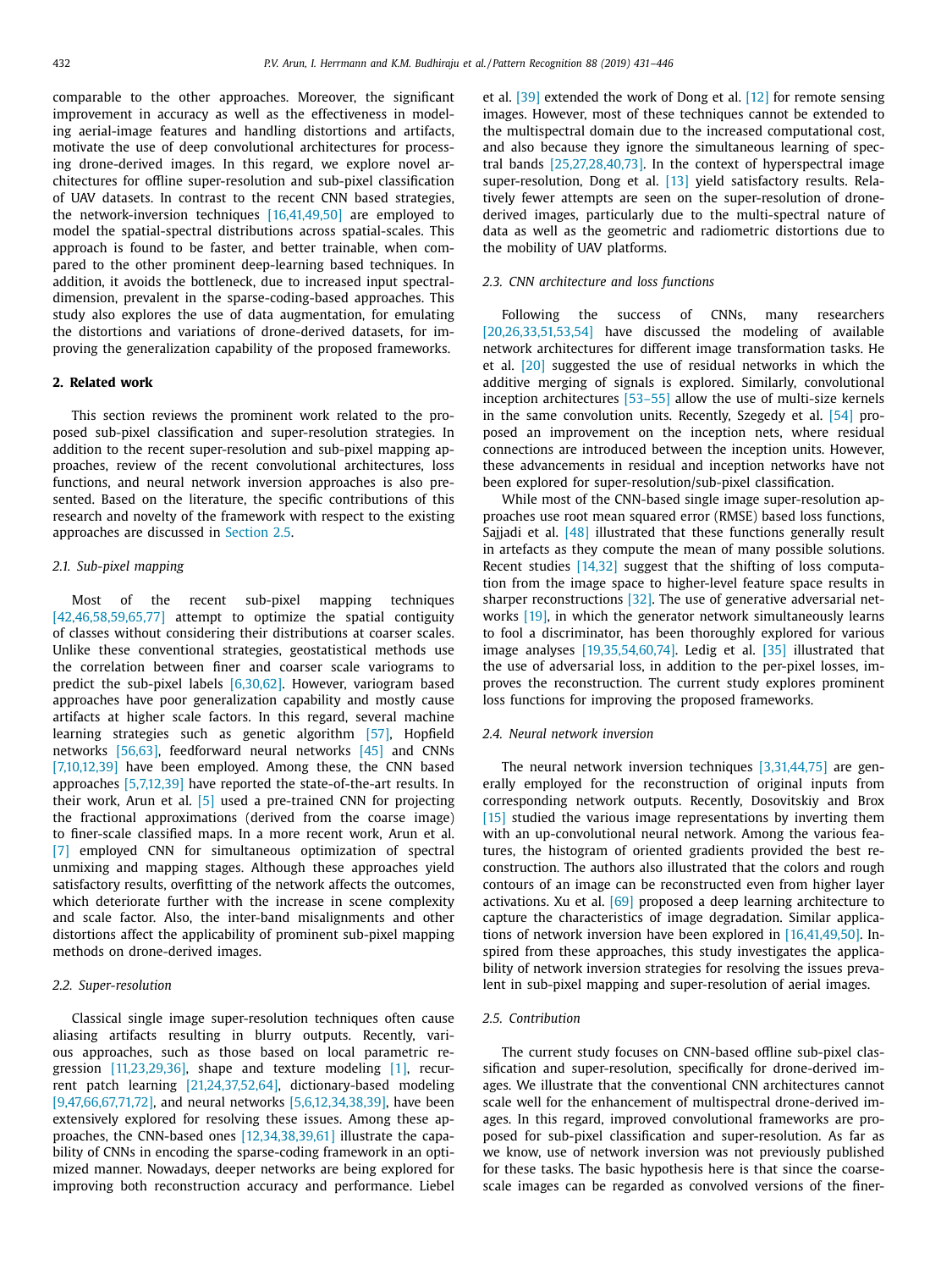<span id="page-2-0"></span>scale ones, the inversion technique can be utilized to learn the reconstruction of the latter, as well as the finer-scale fractional maps, from the former. The proposed frameworks work well for the cases even when the sparse-coding approaches fail to generalize the dictionaries and sparse codes. Also, the inversion technique avoids the bottleneck prevalent in sparse-coding strategies, and scales well for multispectral as well as hyperspectral images. Different atmospheric and geometric distortions are taken into account by augmenting the training datasets with different transformations to emulate these distortions. The applicability and advantages of inception and residual architectures, as well as network inversion, in overcoming the inter-band geometric misalignments are also investigated. Furthermore, the proposed super-resolution approach better preserves the spectral fidelity when compared to the existing strategies. Unlike in Wang et al. [\[61\],](#page-15-0) in this work, an ensemble-based super-resolution strategy is simulated in a computationally optimal way by increasing the kernel diversity and extending the dropout concept for kernel selection. Additionally, an optimal initial upscaling strategy is proposed instead of the direct bi-cubic interpolation. This study also reviews the effect of available loss functions on both computational performance and accuracy of super-resolution and sub-pixel classification frameworks.

### **3. Approach**

Consider a multispectral UAV image Y with a spatial-resolution (pixel size  $s \times s$ ), and let W be its high-resolution counterpart with a pixel size  $r \times r$  ( $r \ll s$ ). The proposed sub-pixel mapping method aims to generate from Y, a fractional classified image  $I_k$  (for each class k) at a resolution r such that  $I_K$  is similar to the actual ground truth map  $(A_k)$  derived from W. It should be noted that the  $I_k$  denotes the classified map at a finer resolution in which only the kth class is labeled as 1, and all the other classes as zero. It is different from the coarser resolution fractional image  $(F<sub>K</sub>)$  that gives the abundance fraction of the kth class at each pixel. Unlike the sub-pixel mapping method, the proposed superresolution technique attempts to reconstruct a fine resolution image (W') from Y such that W' and W are similar. The RMSE, computed between the reconstructed fractional class image  $(I_K)$  and its corresponding ground truth  $(A_k)$ , is used as the loss function for sub-pixel classification. Similarly, for super-resolution, the network attempts to minimize the inverse of average spectral similarity between the original high-resolution image (W) and its reconstructed version (W').

#### *3.1. Dataset specifications*

In this study, drone-derived images are used for training the proposed frameworks. For this purpose, an experimental plot was setup in the summer of 2015 in the Evogene Ltd. Farm (31.8833 N, 34.8437E, 80 m above mean sea level) near the city of Rehovot, in the coastal plain of Israel. Twenty commercial maize hybrids were planted in a total of 160 plots. The images were obtained on July 27, 2015. The center of the field was planted with sweet corn, and all plots were surrounded by additional corn plants to avoid border effects. The UAV was mounted with a 12-camera structure (MiniMCA12 of Tetracam Inc. Chatsworth, CA, USA) which captured the spectral information on a detector with  $1280 \times 1024$  pixels. Eleven of the cameras captured the spectral bands centered at 420, 440, 490, 550, 640, 670, 700, 740, 780, 860, and 910 nm [\[22\].](#page-14-0) The twelfth camera, an incident light sensor (ILS), served as a reference for estimating the relative reflectance values. The interband geometric registrations of these UAV images were conducted using ground truth points and the feature shapes. In addition to these datasets, standard hyperspectral airborne datasets are also

employed for comparing the proposed approaches with the existing ones.

### *3.2. Training and testing dataset generation*

The UAV images as well as standard airborne datasets are classified using SVM to generate high-resolution classified maps. Also, these images are down-sampled (using bilinear, bicubic, and nearest neighbor) at different scales to yield the corresponding coarser resolution versions. The coarser images and their corresponding high-resolution classified maps are used for training and testing the sub-pixel classification frameworks. Similarly, the coarser images and their corresponding high-resolution images are used for training and testing the super-resolution frameworks. A subset of the available datasets is augmented to simulate various distortions and blurs prevalent in the drone-derived images. The main issues with the drone-derived images, considered in this study, are the distortions due to the pitch, roll and yaw vibrations. Furthermore, changes in atmospheric conditions or flight-height cause alternations in the scale as well as the spectral, spatial and radiometric properties. In this regard, data transformations such as translation, rotation, scaling, Gaussian noise, different blurring and smoothing operations, minor inter-band misalignments, and generative adversarial network based augmentations  $[2,3,18]$  are employed. These augmentations further help to increase the number of training and testing samples, and also improve the generalization capability of the network. A few of the augmentation and downscaling strategies adopted in this study are illustrated in [Fig.](#page-3-0) 1. It may be noted that, similar to other supervised learning strategies, the network needs to be retrained when using for an entirely different topography as the approach proposed here is an offline one. However, transfer learning based approaches can be employed to facilitate such adaptations.

### *3.3. Sub-pixel classification*

The proposed sub-pixel classification approach is discussed in detail in the following sub-sections. The Section 3.3.1 presents the overall sub-pixel mapping algorithm while [Sections](#page-3-0) 3.3.2 and 3.3.3 discuss the proposed architectures and the loss functions respectively.

#### *3.3.1. Algorithm*

The soft-SVM-based unmixing, proposed by Arun and Buddhiraju  $[4]$ , is adopted to transform the input low-resolution image to fractional abundance images ( $F_k$  for each class k). It may be noted that, in order to reduce the inter-band geometric registration errors, the soft-classification is implemented using higher level features (obtained from a trained CNN network). The rank images  $(R_{ck})$  are the finer resolution approximations of the input lowresolution images. For each class k, the unconstrained rank image  $R_k$  is obtained from the corresponding fractional abundance image  $(F_k)$  by computing the weights  $(W_{ik})$  at each sub-pixel location i as:

$$
W_{ik} = \sum_{j=1}^{M} F_k(j) e^{-(D_{ij} + G_{ij})}
$$
\n(1)

where M is the number of pixels in the neighborhood,  $F_K(j)$  is the fractional abundance of kth class at jth coarse pixel,  $G_{ii}$  is the feature-space distance between the value of the jth coarse pixel and the coarse pixel corresponding to the ith sub-pixel, and  $D_{ii}$ is the distance between the centroid of the jth coarse pixel and the sub-pixel position (i). The initial unconstrained rank image  $(R<sub>K</sub>)$ , thus obtained, is then transformed to constrained rank image ( $R_{Ck}$ ) by setting the top ranked  $Q_{ik}$  sub-pixels of each coarse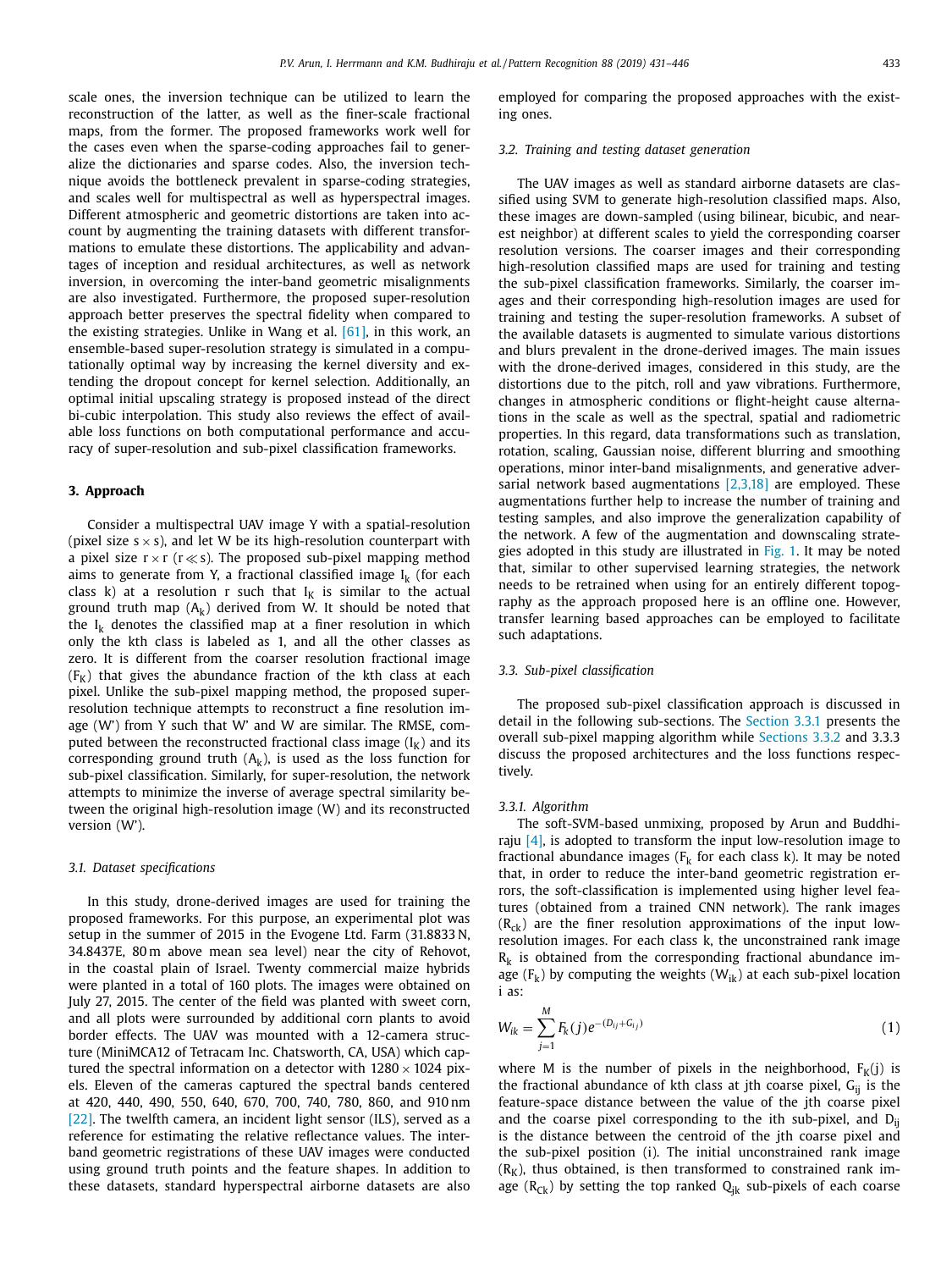<span id="page-3-0"></span>







Original image a)

b) Median smoothing

c) Gaussian blur  $(\sigma=8)$ d) Smoothing (averaging kernel)



## e) Adversarial augmentation f) Bilinear downscaling g) Bicubic downscaling h) Nearest neighbor downscaling

**Fig. 1.** Illustration of a few blurring, augmentation, and downscaling (zoom factor  $=$  3) operations adopted to train the proposed framework.



**Fig. 2.** Convolutional neural network architecture-1for sub-pixel mapping.

pixel (j) to 1 and the rest to zero. Here,  $Q_{jk}$  is estimated as:  $Q_{ik} = (Z)^2 \times F_K(j)$  where Z is the zoom factor. The rank image  $(R_{ck})$ derived from the simulated coarse image (Y) and the corresponding high-resolution fractional class image  $(A_K)$  derived from the original high-resolution image (W) are used to train the network. In other words, for each class k, the training pairs are of the form:  $(R_{ck}, A_k)$ .

Once the network is trained, the rank image  $(R_{ck})$  derived from input coarse image (to be tested), is fed to the trained CNN to yield the corresponding high-resolution fractional class image  $(I_K)$ . Further, the distribution of labels in  $I_K$  is refined using the compatibility ( $C(\mu_i, \mu_i)$ ) between each pair of classes  $\mu_i$  and  $\mu_i$ , which is computed as:

$$
C(\mu_i, \mu_j) = P(\mu_i | \mu_j) \forall \mu_i, \mu_j \in C_L
$$
\n(2)

where  $P(\mu_i|\mu_i)$  is the conditional probability of the classes  $\mu_i$  and  $\mu_i$  in the coarse image, and C<sub>L</sub> is the set of all classes. The labels whose average compatibility over the neighborhood is below a threshold are replaced by the most frequently occurring ones in their proximity.

#### *3.3.2. Architecture*

As discussed, the architectural choice for sub-pixel classification should consider the feature interpolation as well as the generalization of spatial distributions across scales. To start with, a simple feed-forward four-layer CNN (Fig. 2), that projects the input rank image to corresponding finer-scale fractional classified maps, is adopted. The random-search-based hyper-parameter optimization approach, proposed by  $[8]$ , is adopted to find the appropriate values of various network parameters. In this regard, the optimal kernel sizes are found to be  $5 \times 5$  in the first,  $3 \times 3$  in the second,  $1 \times 1$  in the third, and  $5 \times 5$  in the fourth layer. Similarly, the optimal number of filters in the first, second, third, and fourth layers are set to be 32, 24, 12, and 1, respectively. Experiments, on various datasets over different scale factors, indicate that the architecture does not give satisfactory results.

The artifacts resulting from the lack of regularization, in the above architecture, is resolved by introducing an additional stream for learning the features. The refined architecture is shown in [Fig.](#page-4-0) 3. The additonally introduced feature-stream (stream-1), reduces both the convergence time and artifacts, and also provides the required regularization. Here, stream-1 comprises a convolution-deconvolution network for super-resolving the fea-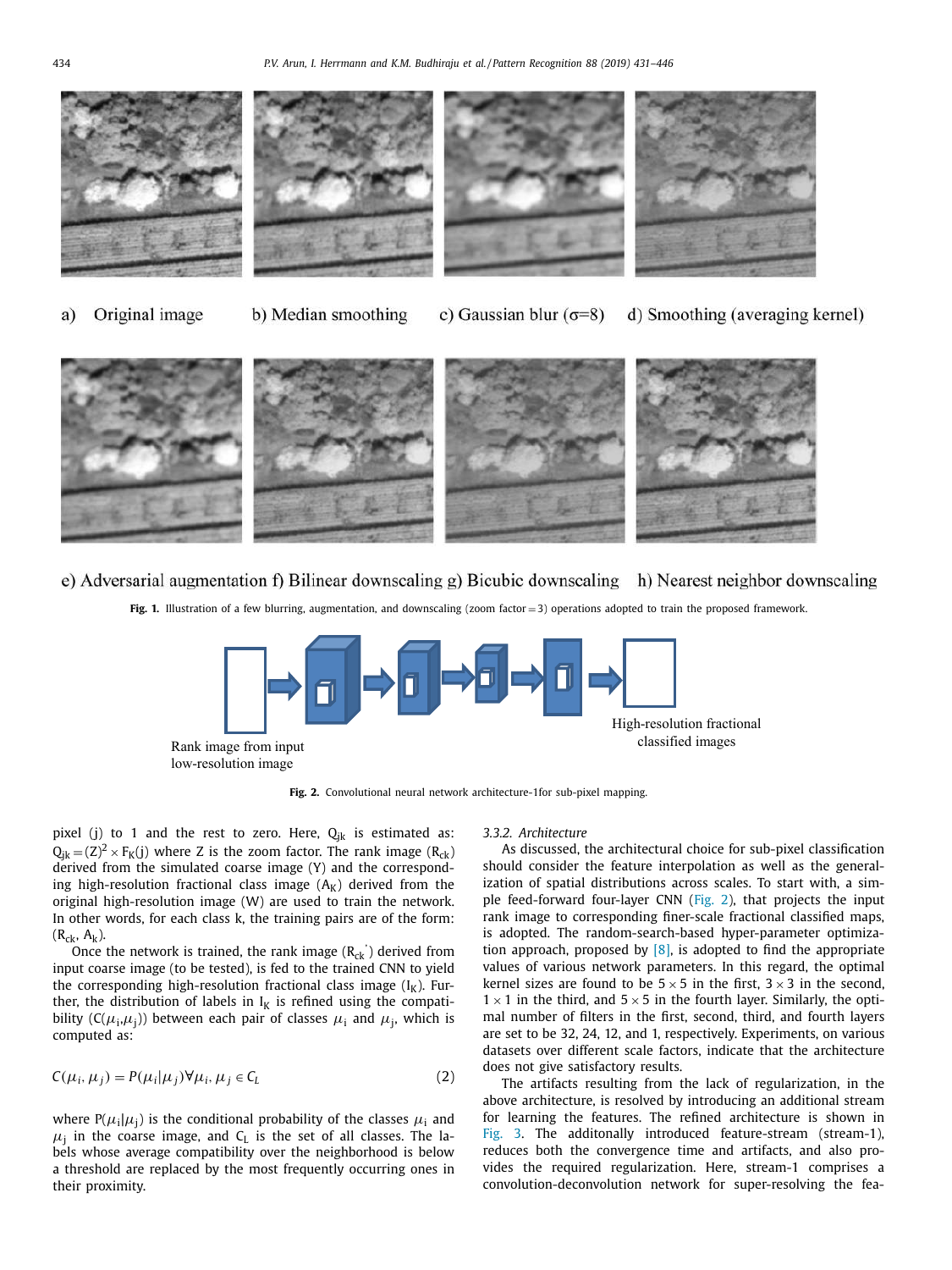<span id="page-4-0"></span>

**Fig. 3.** Convolutional neural network architecture-2 for sub-pixel mapping.

tures (such as convolutional features or histogram of oriented gradients or edges), in parallel with the regular stream (stream-2), so as to ensure proper interpolation. It may be noted that, in this work, the convolutional features derived from the input coarse image are used as regularizing features. Among the four layers in stream-1, the first two are convolution layers, and the rest are deconvolution layers. In stream-2, the rank image derived from fractional coarse image is subjected to a series of convolutions. Finally, outputs from both the streams are stacked and inverted using stream-3 convolution filters to generate the required finerscale classfied maps  $(I_k)$ . The network uses the mean squared error between  $I_k$  and  $A_k$  as the loss function, which is minimized using the standard backpropagation. Also, leaky rectified linear units (ReLu)  $[68]$  are used as activation functions in which the leaky parameter is tuned and set to 1/3.

It may be noted that instead of deriving features from the upscaled coarse image, here the upsampling of input features is implemented indirectly using the convolution-deconvolution stream (stream-1). This approach improves the accuracy and considerably reduces the artifacts. The deconvolution is formulated as upsampling followed by convolution, and upsampling is implemented by replacing each value with a block having original value in the center and zero in all the other entries. The convolution-deconvolution stream (stream-1) has kernel sizes of  $3 \times 3$  in the first,  $3 \times 3$  in the second,  $5 \times 5$  in the third, and  $5 \times 5$  in the fourth layer. The numbers of filters in these layers are set to be 12, 24, 12, and 6, respectively. Similarly, the convolution stream (stream-2) has kernel sizes of  $5 \times 5$  in the first, and  $3 \times 3$  in both second and third layers. The filter numbers are 128, 64, and 32, respectively. The stream-3 convolution network has kernel sizes of  $3 \times 3$ ,  $1 \times 1$ , and  $5 \times 5$ in the first, second and third layers, respectively. The  $1 \times 1$  layer provides non-linear mapping from low-resolution representation to high-resolution ones. The numbers of filters in these layers are set to be 32, 24, and 1, respectively. As in the case of architecture-1, here also the optimal network parameters are selected using the hyper-parameter optimization proposed by Bergstra et al. [\[8\].](#page-14-0)

Although the learning capability is improved, the required optimal network-depth is found to be sensitive to both the scale factor, and the scene complexity. Furthermore, the convergence time is very high for high scale factors (*Z* > 2). In this regard, the



**Fig. 4.** Convolutional neural network architecture-3 for sub-pixel mapping.



Fig. 5. Basic deconvolution block for stream-1 of architecture-3 (given in Fig. 4).



**Fig. 6.** Basic convolution block for streams-1 and 2 of architecture-3 (given in Fig. 4).

simple convolution and deconvolution units, used in the previous architectures (architectures-1 and 2), are replaced by inceptionresidual blocks. The resulting architecture simulates the inception networks and is shown in Fig. 4. Instead of directly adopting the inception-residual block [\[54\],](#page-15-0) which is meant for classification, it is modeled for streams-1, 2, and 3 as presented in Figs. 5–7. These blocks constitute multiple convolutional units with different-sized kernels. The diversity of kernels increases the learning capability and also reduces the required optimal depth (as compared to architectures-1 and 2). Both the kernel size (k & i) and the num-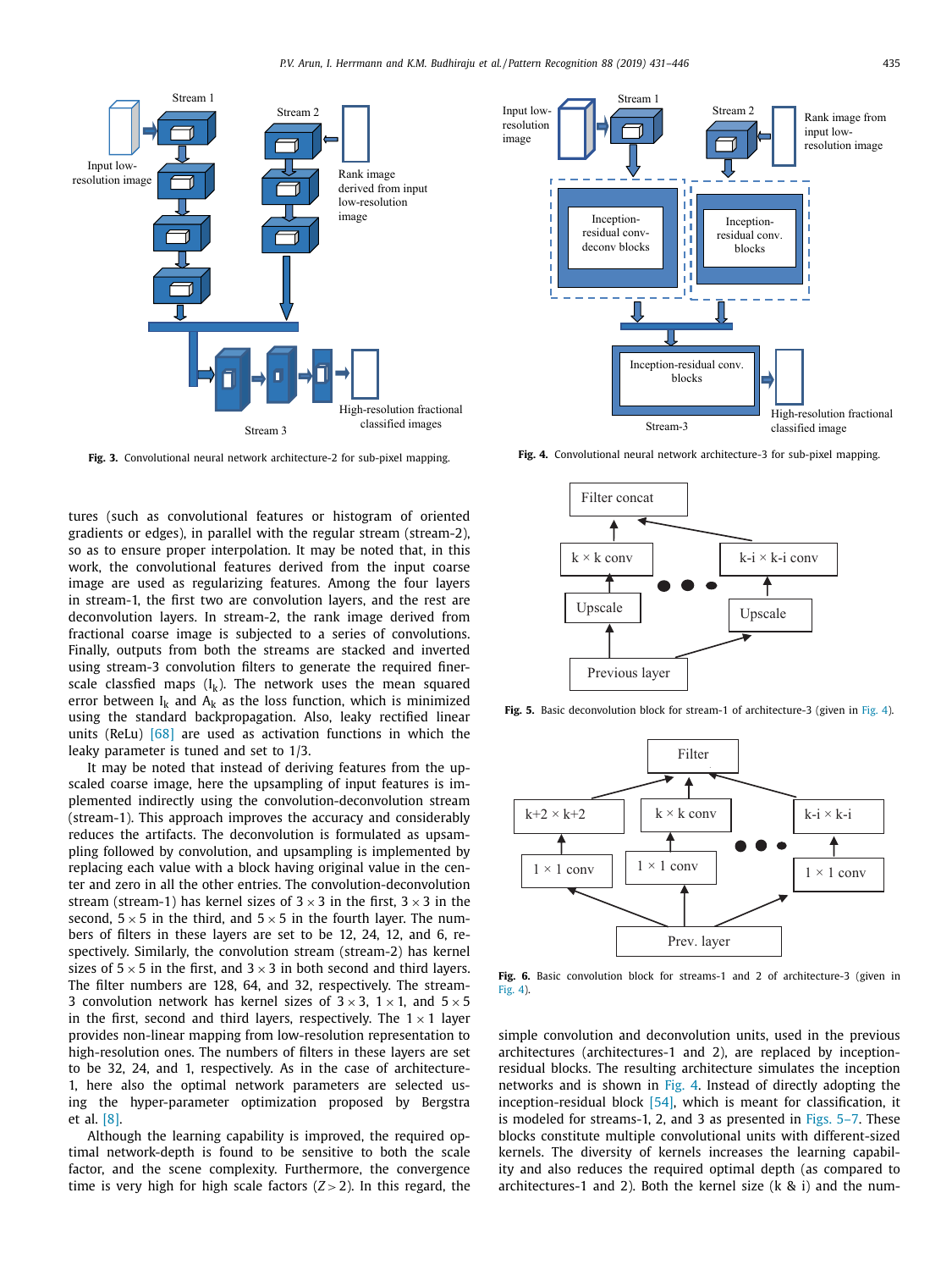<span id="page-5-0"></span>

**Fig. 7.** Basic convolution block for stream-3 of architecture-3 (given in [Fig.](#page-4-0) 4).

ber of filters in each unit are changed accordingly for each layer. In the whole implementation, i varies from k to 3. As in the case of architecture-2, a four-layer convolution-deconvolution network (stream-1), with k as 7, 7, 5, and 5, respectively, is used. The number of filters in the convolution and deconvolution units of first, second, third and fourth layers are set to 6, 8, 6, and 6, respectively. The stream-2 is formulated as a three-layer convolution stream with  $k = 5$  in all layers, and the numbers of filters are set to 6, 8, and 6, respectively. For stream-3, a three-layer network is used with the number of filters in the respective blocks set as 8, 8, and 1. The settings are mostly similar to architecture-2 for ease of comparison.

Generally, for sub-pixel classification, cross-entropy based loss functions are minimized to finetune the network. In this study, an additional loss function  $(L_{MC})$  is proposed to address the misclassification, i.e.,

$$
L_{MC} = 10^{-1} \times no : of (values > 1) in \left(\sum_{C=1}^{E} \mathbf{F_C}\right)
$$
 (3)

where  $F_c$  is the reconstructed fractional classified image of cth class, and E is the number of classes. The proposed misclassification loss helps to prevent the same sub-pixel from being assigned to different classes.

#### *3.4. Super-resolution*

This section discusses the proposed super-resolution algorithm (Section 3.4.1) and also details the evolution of the proposed architecture (Section 3.4.2). It may be noted that the algorithm is generic but the architecture is specific to the multispectral/hyperspectral drone-derived/airborne datasets.

#### *3.4.1. Algorithm*

The simulated coarse image (Y) and its corresponding fine resolution version (W) are used for training the super-resolution framework, i.e., here the training pairs are of the form (Y, W). The trained network is then fed with the input coarse image (Y' ) so that each band is reconstructed to generate the high-resolution image (W'). It may be noted that in the proposed approach, all the bands are reconstructed simultaneously considering the spectral aspect of the image. This simultaneous learning yields better results than the individual-band-based enhancement. Also, unlike the previous approaches, upsampling is performed within the convolution-deconvolution network rather than using a bilinear version of the input.

### *3.4.2. Architecture*

The network architectures for super-resolution are similar to those for the sub-pixel classification. The simple layer architecture similar to that shown in [Fig.](#page-3-0) 2 did not yield the expected results (results were smoother and blurrier due to lack of regularization). Hence, the three-stream architecture similar to that in [Fig.](#page-4-0) 3 is used. However, in contrast to the sub-pixel classification, two convolution-deconvolution streams (stream-1&2) are used in parallel followed by a convolution stream (stream-3). In the current implementation, the network parameter settings are tuned for 11 bands using the hyper-parameter optimization discussed in Bergstra et al. [\[8\].](#page-14-0) The streams-1 and 2 convolution-deconvolution units have kernel sizes of  $7 \times 7$  in the deconvolution phase and  $5 \times 5$  in the convolution phase. The number of filters in these layers are set to be 32, 64, 128, 64, 32, and 16, respectively. Similarly, the stream-3 convolution layers have kernel sizes of  $5 \times 5$  pixels in the first,  $1 \times 1$  pixels in the second, and  $5 \times 5$  pixels in the third layer. The number of filters in these layers are set to be 11.

The stream-1 convolution-deconvolution units transform the features to a finer spatial-scale. Similarly, the stream-2 convolution-deconvolution units are employed to project the coarser image to a target-scale. Further, the stream-3 convolution units invert the upsampled feature (from stream-1) and perceptual image representation (from stream-2) to the required super-resolved image. The inversion implemented using streams-1, 2, and 3 facilitate the mapping of features, as well as the color information, to a finer spatial-scale. Also, since the proposed inversion is implemented in a convolutional latent space, the approach can better model the underlying manifold of a given set of data. Unlike individual band enhancements, here all the filters convolve all the bands, thus enabling multidimensional learning, improving the spectral fidelity. Moreover, in order to minimize the effect of inter-band geometric mismatches (due to the unstable UAV platform), the inter-band mixing is proposed at higher layers.

Although the approach yields satisfactory results, it introduces artifacts for higher scale factors. Moreover, learning is found to be dependent on the network depth, thereby affecting the computational efficiency. These issues can be resolved by using the inception-residual blocks, given in [Figs.](#page-4-0) 5–7, instead of simple convolution and deconvolution units. In this regard, the threestream architecture (similar to the one in [Fig.](#page-4-0) 3) is refined to yield the final super-resolution architecture (architecture-3) presented in [Fig.](#page-6-0) 8. The basic inception-residual blocks are similar to those shown in [Figs.](#page-4-0) 5–7, except that both stream-1 and stream-2 are convolution-deconvolution streams. In this study, four-layer stream-1 and stream-2 networks are used with the value of k set to five in each. Also, the numbers of filters are set to be 64, 128, 64, and 32. For the stream-3 of depth three, k is set to five and the numbers of filters are set to 16, 8, and 11. The approach considerably reduces the artifacts and improves the perceptual appearance at a lower number of iterations. An ensemble version of the proposed framework, inspired by Wang et al. [\[61\],](#page-15-0) is simulated by improving the kernel diversity and randomly selecting a subset of kernels.

#### **4. Analysis of the super-resolution framework**

In this section, various proposed super-resolution architectures, as well as the state-of-the-art techniques, are compared. In addition, variation in the accuracy of the proposed method with respect to the network parameters is analyzed. The average RMSE computed between each reconstructed band and its original high-resolution version is used as a performance measure. However, as discussed previously, the perceptual resemblance cannot be expressed using these measures. Hence, the kappa statistics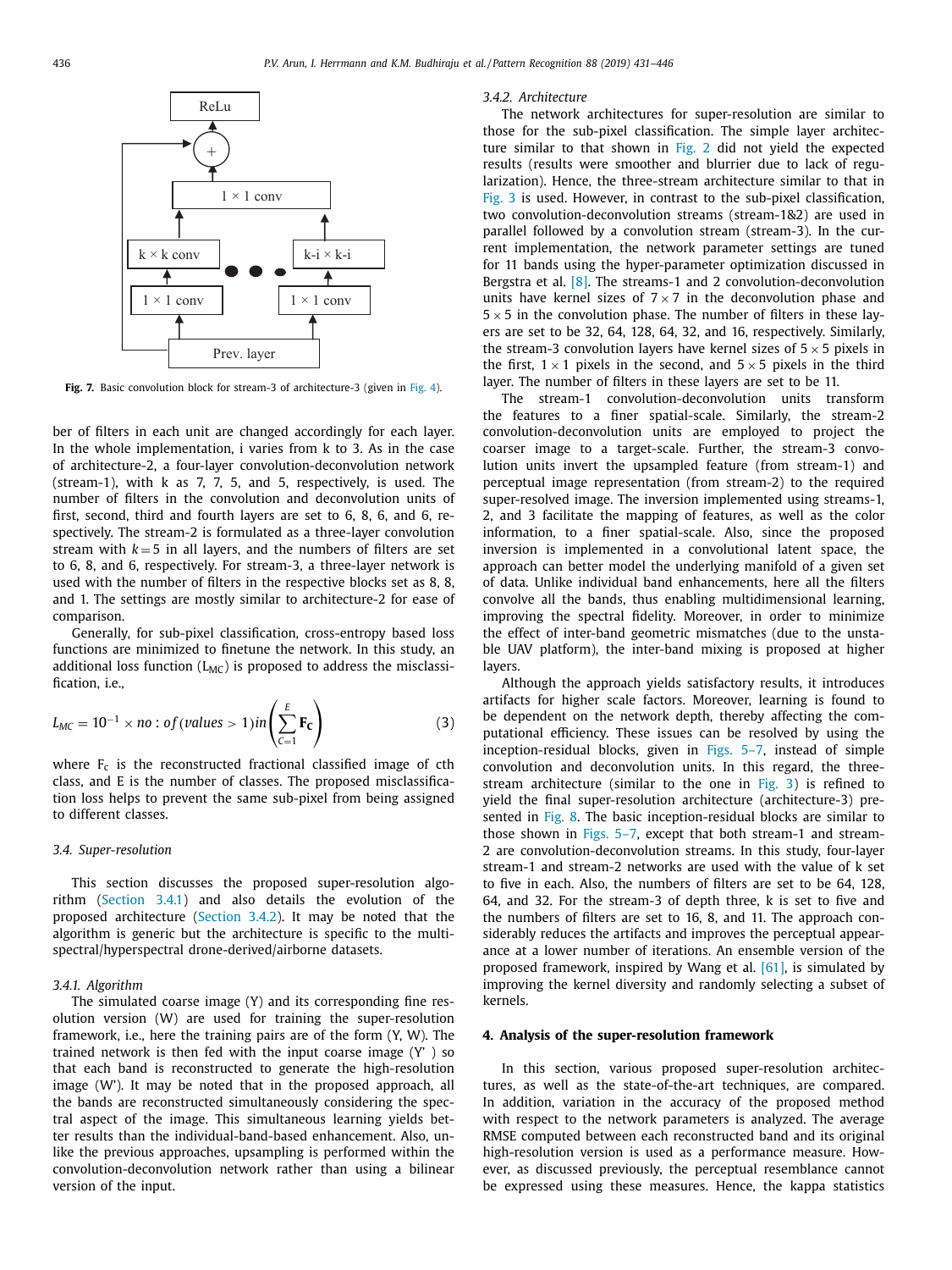<span id="page-6-0"></span>

**Fig. 8.** Convolutional neural network architecture-3 for super-resolution.

| Table 1                                       |
|-----------------------------------------------|
| Comparison of super-resolution architectures. |

| Method   | Scale | <b>RMSE</b> | Kappa statistics | MS-SSIM | <b>FSIM</b> | Overall accuracy (%) | Exec. time (sec.) |
|----------|-------|-------------|------------------|---------|-------------|----------------------|-------------------|
| Arch-1   | 2     | 0.31        | 0.96             | 0.8419  | 0.8136      | 96.26                | 42                |
|          | 3     | 0.37        | 0.96             | 0.8031  | 0.7617      | 95.67                | 78                |
|          | 4     | 0.54        | 0.94             | 0.7841  | 0.7205      | 93.85                | 113               |
| $Arch-2$ | 2     | 0.19        | 0.97             | 0.8718  | 0.9161      | 98.53                | 94                |
|          | 3     | 0.25        | 0.97             | 0.8404  | 0.8963      | 97.82                | 119               |
|          | 4     | 0.32        | 0.96             | 0.8239  | 0.8870      | 96.71                | 156               |
| Arch-3   | 2     | 0.14        | 0.99             | 0.9176  | 0.9218      | 99.45                | 123               |
|          | 3     | 0.20        | 0.98             | 0.9093  | 0.9056      | 98.28                | 197               |
|          | 4     | 0.39        | 0.98             | 0.8865  | 0.8934      | 97.65                | 251               |

and overall accuracy of the classified maps (generated from the reconstructed images), along with the multiscale structural similarity index measure (MS-SSIM), and the feature similarity index measure (FSIM), are employed. Throughout the experiments, the mini-batch size for training is set to 200; momentum and weight decay for the backpropagation are set to 0.8 and 10−<sup>3</sup> respectively (obtained through cross-validation); the learning rate is initially set to 0.6 and is depreciated by a factor of 4 after every 50 epochs. All the models are analyzed for 200 epochs.

### *4.1. Architecture*

Comparison of the three proposed super-resolution architectures is summarized in Table 1. The network parameter settings corresponding to these results are in accordance with the [Section](#page-5-0) 3.4.2. Although architecture-2 gives good results, both the convergence time, and the perceptual appearance of the results of architecture-3, are better. Repeated experiments over different scale factors, and different network parameter settings, yielded similar trends. The ensemble-based modification of the proposed approach improves the results but at the cost of increased running time. It is found that the cascaded implementation of the superresolution models, for higher zoom factors, is not suitable for multispectral UAV images; hence the proposed approach of deconvolution should be preferred.

## *4.2. Loss functions*

A summary of the analysis of the loss functions is presented in [Table](#page-7-0) 2. It may be noted that the presented results are for architecture-3, while other architectures also yield similar results. The generative-adversarial and perceptual domain based loss functions gave better results than the conventional MSE-based approaches. However, the computational expenses of the former are higher when compared to the latter. The effects of these functions are better reflected in the values of MS-SSIM, and FSIM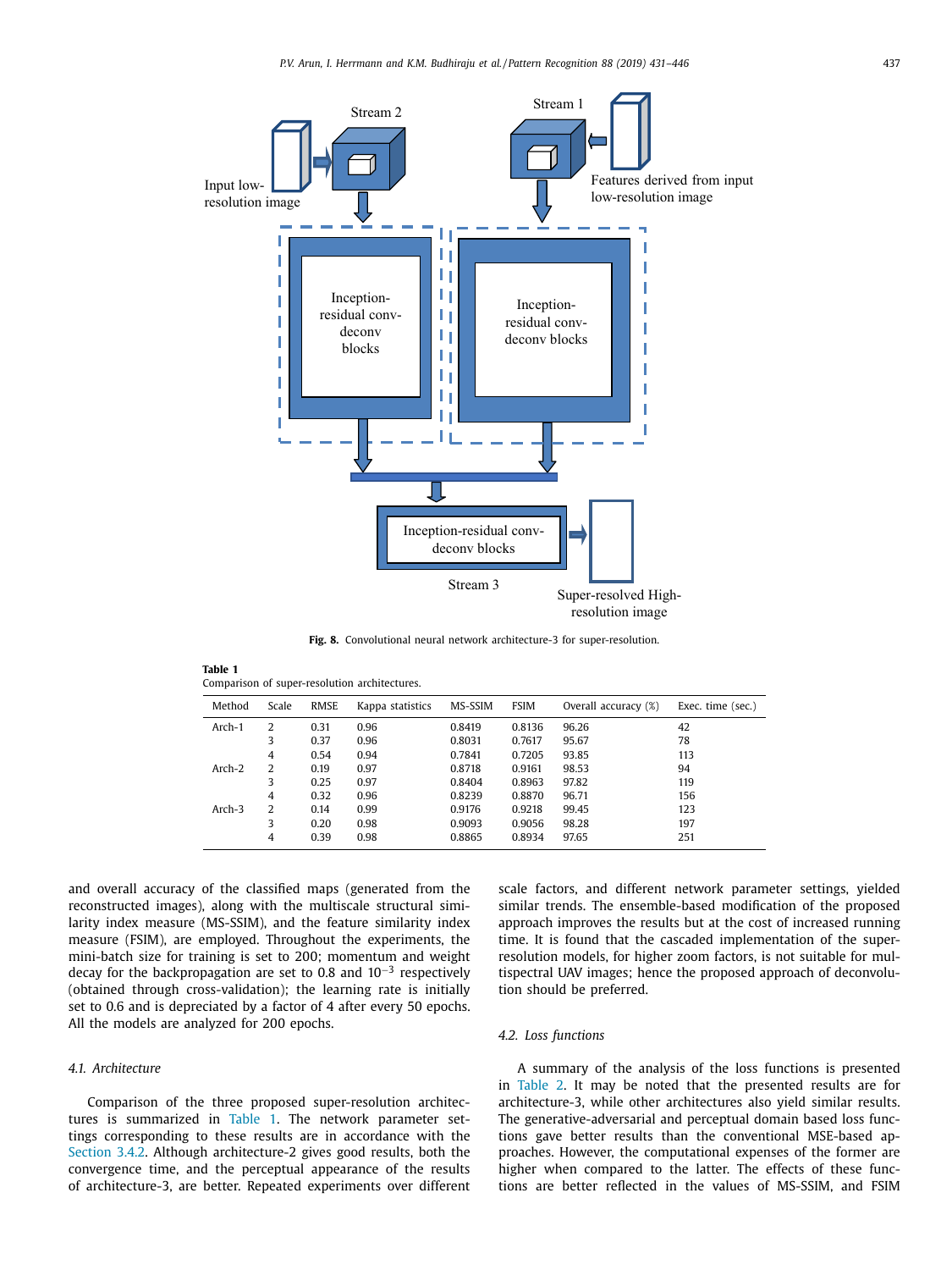### <span id="page-7-0"></span>**Table 2**

Analysis of loss functions for proposed super-resolution method.

| Method                                                       | Scale | <b>RMSE</b> | Kappa statistics | Overall accuracy (%) | MS-SSIM | F-SIM  | Exec. time (sec.) |
|--------------------------------------------------------------|-------|-------------|------------------|----------------------|---------|--------|-------------------|
| RMSE                                                         | 2     | 0.16        | 0.98             | 98.14                | 0.9146  | 0.9207 | 103               |
|                                                              | 3     | 0.24        | 0.96             | 97.49                | 0.9028  | 0.9041 | 147               |
|                                                              | 4     | 0.41        | 0.95             | 96.21                | 0.8816  | 0.8897 | 211               |
| Peak signal to noise ratio (PSNR)                            | 2     | 0.12        | 0.98             | 99.49                | 0.9217  | 0.9296 | 147               |
|                                                              | 3     | 0.21        | 0.98             | 98.37                | 0.9104  | 0.9104 | 212               |
|                                                              | 4     | 0.35        | 0.97             | 97.72                | 0.8919  | 0.9012 | 234               |
| Perceptual loss using visual geometry group network features | 2     | 0.08        | 0.99             | 99.73                | 0.9348  | 0.9459 | 191               |
|                                                              | 3     | 0.17        | 0.98             | 98.52                | 0.9286  | 0.9281 | 234               |
|                                                              | 4     | 0.24        | 0.97             | 97.96                | 0.9050  | 0.9204 | 280               |
| Generative-adversarial loss                                  |       | 0.06        | 0.99             | 99.82                | 0.9468  | 0.9497 | 221               |
|                                                              | 3     | 0.15        | 0.98             | 99.06                | 0.9315  | 0.9346 | 266               |
|                                                              | 4     | 0.19        | 0.98             | 98.57                | 0.9208  | 0.9217 | 307               |



**[Fig.](#page-6-0)** 9. Illustration of variation in accuracy with number of layers in stream-1 for super-resolution architecture-3 (given in Fig. 8).

than RMSE. Hence, it can be concluded that the overall accuracy, kappa statistics, MS-SSIM, and FSIM are better estimates for perceptual accuracy. Also, experiments over different datasets indicate that the use of spectral dissimilarity loss (inverse of the average spectral similarity between the original and the reconstructed images) along with the above loss functions significantly improve the results.

#### *4.3. Depth of the networks*

The analysis of various architectures over network depth reveals that both the performance, and the accuracy, vary with the depth. Specifically, for architecture-1, the convergence time and the accuracy are highly sensitive to the number of layers. However, architecture-2 and 3 give comparatively better stability. In all the architectures, an increase in the number of convolutiondeconvolution layers improves the accuracy to a limit beyond which it gradually deteriorates. The depreciation is much slower in architecture-3 when compared to the others. This can be attributed both to the use of multi-sized kernels (kernel diversity) and to residual learning, which improves the learning capability. The increase in the depth of stream-3 only slightly improves the accuracy which soon reaches saturation. Generally, the computational expenses increase exponentially with the increase in network depth. The variation in accuracy with the depth of different network-streams for architecture-3 is illustrated in Figs. 9 and [10.](#page-8-0) It is observed that the optimal depth depends on the scale factor, scene homogeneity, as well as the number of bands for which the network is tuned.

#### *4.4. Size and number of filters, diversity of kernel sizes*

In all the architectures, an increase in the number of filters improves the accuracy but increases the running time. Hence an optimal choice depends on the tradeoff between both. However, in contrast to the earlier findings reported by Dong et al. [\[12\]](#page-14-0) and Liebel et al. [\[39\],](#page-14-0) the increase in the filter size (particularly in streams-1 and 2) improves the accuracy only to a certain limit. This can be attributed to the inability of the network in learning smaller features. Hence, the optimal filter size should be determined with reference to the scene homogeneity/complexity. Analysis of the variation in accuracy of the proposed framework (architecture-3), with respect to the size and the number of filters, is summarized in [Figs.](#page-8-0) 11 and [12.](#page-9-0) Experiments also indicate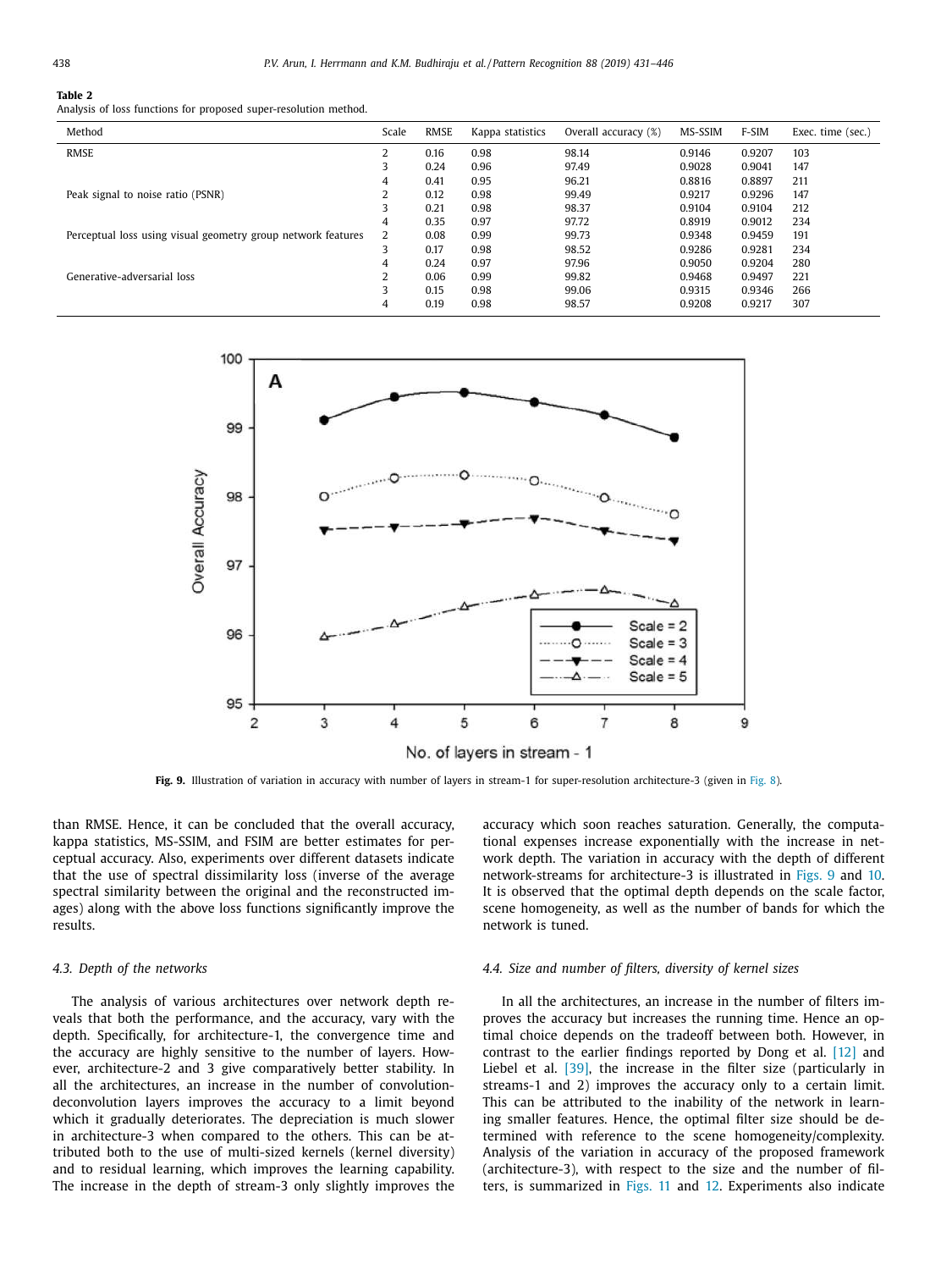<span id="page-8-0"></span>

**Fig. 10.** Illustration of variation in accuracy with number of layers in stream-3 for super-resolution architecture-3 (given in [Fig.](#page-6-0) 8).



Size of the filters in layer-1

**Fig. 11.** Illustration of variation in accuracy with size of filters for super-resolution architecture-3 (given in [Fig.](#page-6-0) 8).

that the increase in the diversity of kernel sizes improves the accuracy and yields better stability and reconstruction, even at shallower depths.

may be noted that the number of filters and the kernel diversity may be increased to maintain the pace of these improvements. From [Table](#page-9-0) 3, it is evident that, among the various features, histogram of oriented gradients provides the best reconstruction, followed by Gabor.

## *4.5. Regularizing features*

All the architectures show a similar trend with the increase in the number of regularizing features, i.e., both the accuracy and the execution time increase almost exponentially. The trend of the variation in accuracy for architecture-3 is depicted in [Fig.](#page-9-0) 13. It

## *4.6. Fine-tuning of existing networks*

The available networks (super-resolution convolutional neural networks (SRCNN), visual geometry group network, and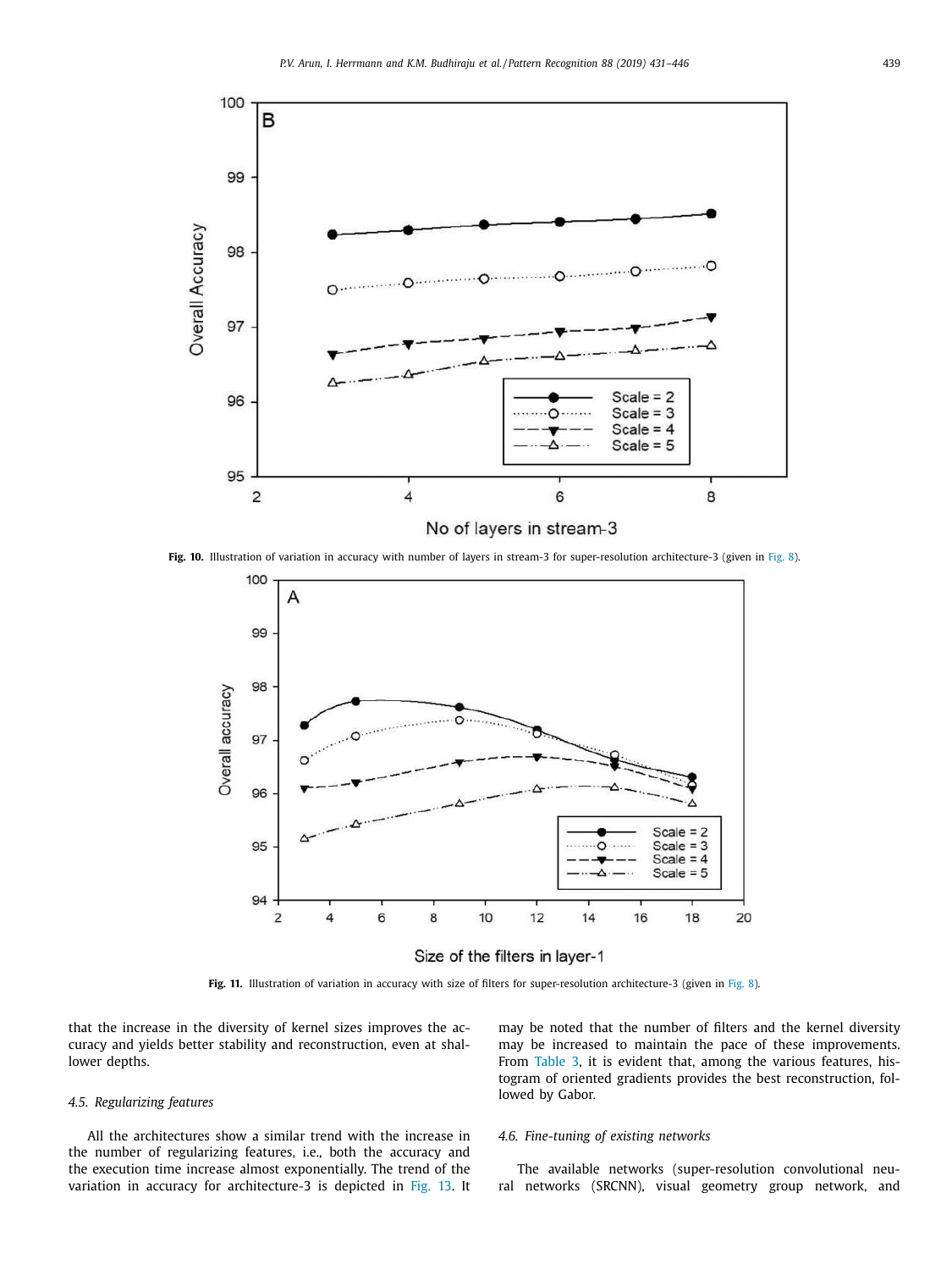<span id="page-9-0"></span>

**Fig. 12.** Illustration of variation in accuracy with size of filters for super-resolution architecture-3 (given in [Fig.](#page-6-0) 8).



**Fig. 13.** Illustration of variation in accuracy with number of input features for super-resolution architecture-3 (given in [Fig.](#page-6-0) 8).

| Table 3 |  |                                                  |
|---------|--|--------------------------------------------------|
|         |  | Analysis of input features for super-resolution. |

| Method                          | Scale | <b>RMSE</b> | Kappa statistics | Overall accuracy (%) | MS-SSIM | F-SIM  | Exec. time (sec.) |
|---------------------------------|-------|-------------|------------------|----------------------|---------|--------|-------------------|
| Edges                           | 2     | 0.14        | 0.99             | 99.45                | 0.9176  | 0.9218 | 123               |
|                                 | 3     | 0.20        | 0.98             | 98.28                | 0.9093  | 0.9056 | 197               |
|                                 | 4     | 0.39        | 0.98             | 97.65                | 0.8865  | 0.8934 | 251               |
| Histogram of oriented gradients | 2     | 0.05        | 0.99             | 99.53                | 0.9404  | 0.9347 | 184               |
|                                 | 3     | 0.09        | 0.98             | 98.84                | 0.9239  | 0.9183 | 217               |
|                                 | 4     | 0.13        | 0.98             | 98.17                | 0.9063  | 0.9027 | 253               |
| Gabor Filters                   | 2     | 0.07        | 0.98             | 99.21                | 0.9298  | 0.9301 | 162               |
|                                 | 3     | 0.12        | 0.97             | 98.05                | 0.9140  | 0.9124 | 199               |
|                                 | 4     | 0.18        | 0.96             | 97.64                | 0.8963  | 0.8869 | 234               |
| Harris Corner Detectors         | 2     | 0.12        | 0.98             | 99.18                | 0.9057  | 0.9017 | 135               |
|                                 | 3     | 0.15        | 0.96             | 97.93                | 0.8941  | 0.8943 | 197               |
|                                 | 4     | 0.26        | 0.96             | 97.21                | 0.8706  | 0.8862 | 242               |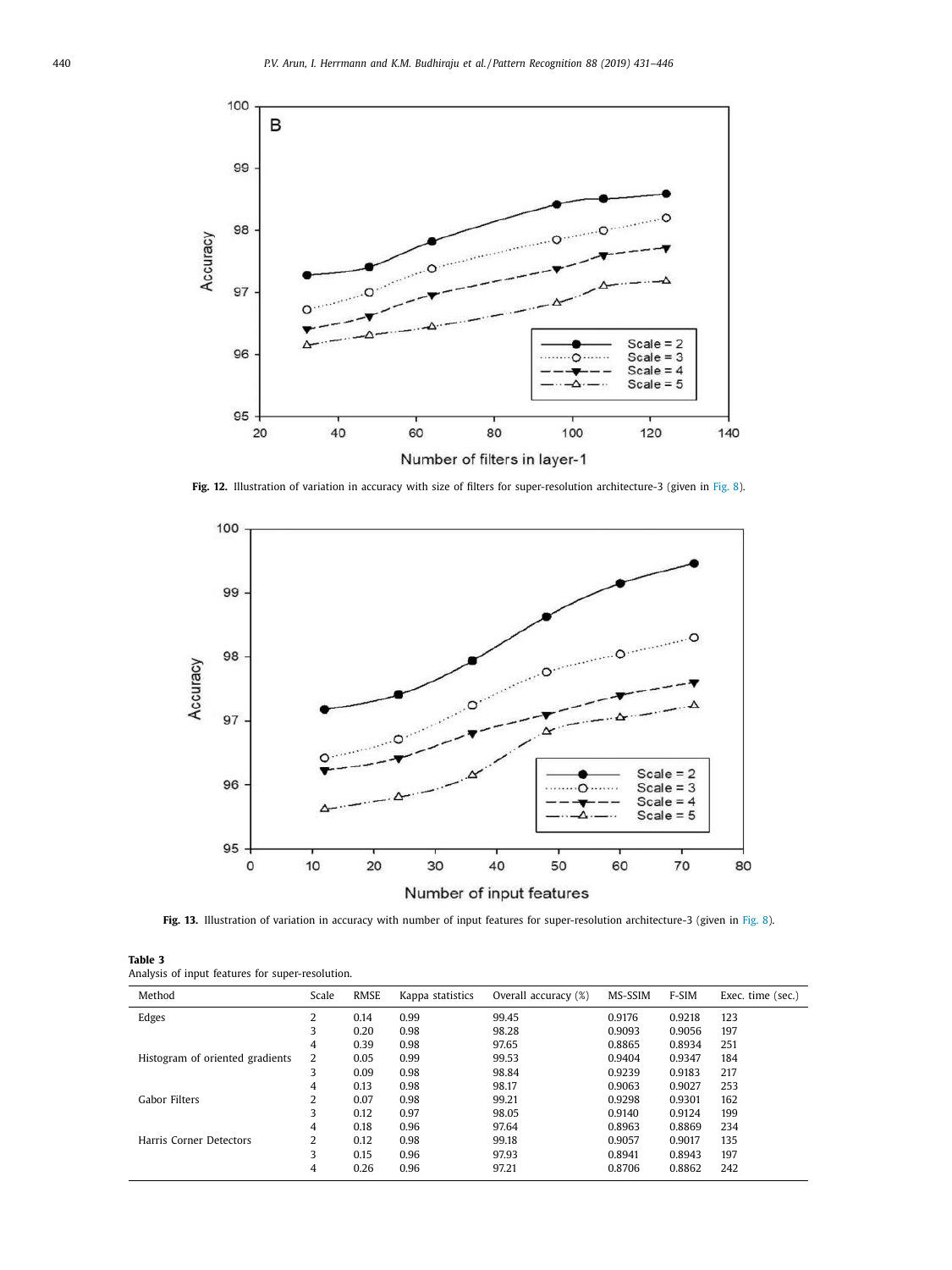| Table 4                                                       |  |
|---------------------------------------------------------------|--|
| Comparative analysis of the proposed super-resolution method. |  |

| Method                                  | Scale          | <b>RMSE</b> | Kappa statistics | Overall accuracy (%) | MS-SSIM | F-SIM  | Exec. time (sec.) |
|-----------------------------------------|----------------|-------------|------------------|----------------------|---------|--------|-------------------|
| Proposed                                | 2              | 0.18        | 0.99             | 99.45                | 0.9176  | 0.9218 | 123               |
|                                         | 3              | 0.20        | 0.98             | 98.28                | 0.9093  | 0.9056 | 197               |
|                                         | 4              | 0.39        | 0.97             | 97.44                | 0.8865  | 0.8934 | 251               |
| Proposed (ensemble version)             | 2              | 0.12        | 0.99             | 99.51                | 0.9340  | 0.9451 | 218               |
|                                         | 3              | 0.14        | 0.99             | 99.04                | 0.9168  | 0.9236 | 274               |
|                                         | 4              | 0.26        | 0.98             | 97.89                | 0.8901  | 0.9068 | 316               |
| SRCNN <sup>*</sup> (Liebel et al., [39] | $\overline{2}$ | 0.85        | 0.94             | 96.29                | 0.8826  | 0.9022 | 269               |
|                                         | 3              | 1.04        | 0.91             | 93.48                | 0.8591  | 0.8968 | 332               |
|                                         | 4              | 1.57        | 0.87             | 92.56                | 0.8315  | 0.8324 | 417               |
| Wang et al. $[61]$                      | 2              | 0.21        | 0.98             | 98.17                | 0.9117  | 0.9106 | 315               |
|                                         | 3              | 0.28        | 0.98             | 97.93                | 0.8964  | 0.8851 | 382               |
|                                         | 4              | 0.32        | 0.97             | 97.76                | 0.8738  | 0.8680 | 429               |
| Dong et al. [13]                        | 2              | 0.65        | 0.93             | 94.45                | 0.8429  | 0.8739 | 96                |
|                                         | 3              | 1.28        | 0.92             | 92.29                | 0.8134  | 0.8516 | 152               |
|                                         | 4              | 1.73        | 0.90             | 89.61                | 0.7910  | 0.8329 | 205               |

GoogLeNet) cannot be modeled directly for the proposed superresolution framework. The remodeled SRCNN, with only the stream-3 architecture, does not yield the expected results. In addition, fully convolutional versions of the conventional networks are also investigated. Although these networks perform better than the modified SRCNN, they still are not comparable with the proposed one. The individual reconstruction of bands using these networks is also tested; however, the results are worse than those of the previous experiments. Retraining of the proposed networks with the MIT place dataset [\[78\]](#page-15-0) shows a better performance at lower scale factors.

### *4.7. Comparison with the state-of-the-art*

A comparative analysis of the proposed approach (architecture-3) with the state-of-the-art is summarized in Table 4. An illustration of these results is presented in [Fig.](#page-11-0) 14. As is evident, the proposed method gives better accuracy. It is observed that the simultaneous learning of bands better enhances the reconstruction capability, in contrast to the individual band enhancements. Also, when compared to the conventional approach of using an upsampled image as input to the CNN, the proposed approach of using a higher-level feature space, for upsampling, improves the results. Most importantly, the sparse-coding-based strategies give limited results for datasets in which the classes (objects) lack regular spatial structures. The proposed framework projects the images to finer spatial grids even when the sparse-coding assumptions are not satisfied. Furthermore, the approach removes the blur as well as other distortions prevalent in the UAV images. The multi-sized kernels, used in the proposed architectures, effectively model the diverse features and also improve the sparse representations. This further helps to recover the mixed features which even the sparserepresentation-based approaches are not able to model. The higher Kappa and F-SIM values of the proposed method, presented in Table 4, indicate that the mixed pixels are properly super-resolved.

The UAV datasets used in this experiment cover the vegetation and urban classes, and the proposed approach is found to be effective for such land covers. The better performance of the approach can mainly be attributed to the regularized inversion, which models the mapping of spatial features as well as the color information. Although an ensemble-based modification of the proposed frame-work, based on Wang et al. [\[61\],](#page-15-0) improved the results, its applicability is limited for inputs with fewer spectral bands. However, parallelization of different streams can be exploited to considerably reduce the running time.

The absence of standard UAV datasets limits the comparative analysis of the proposed approach with prominent approaches. However, to illustrate the better performance of the proposed

approach, a comparative evaluation of the same over standard datasets is presented in [Table](#page-11-0) 5. The average RMSE, Kappa, MS-SSIM, and F-SIM values on airborne datasets such as Indian Pines, Salinas, Cuprite, Pavia and KSC illustrate that the approach performs better over various types of data. The sparse-codingbased approaches often suffer from bottleneck as the spectral dimension of the input increases; however, the proposed framework scales well, even for hyperspectral datasets. Experiments indicate that the proposed framework better preserves the spectral fidelity (better value of spectral similarity measure in [Table](#page-11-0) 5) of the super-resolved results when compared to the conventional approaches. This illustrates the capability of the proposed spectral information based loss function as well as the feature-guided inversion in properly mapping the color information. Currently, like any other supervised approaches, the proposed framework needs to be retrained in order to be employed for an entirely different terrain. However, advanced data augmentation and multiple downscaling strategies, discussed in [Section](#page-2-0) 3.2, improves generalization capability. Drone-derived images from different terrains, covering more land cover classes other than vegetation, can be used to analyze the universality of the approach. The spectral-spatial prior derived from the coarse image can be employed to refine the super-resolution result to improve the universality. In addition, neighborhood-frame-based transfer learning strategy can be explored as well.

#### **5. Analysis of the sub-pixel classification framework**

In this section, the performance of the proposed sub-pixel mapping framework (discussed in [Section](#page-2-0) 3.3) is analyzed in the context of drone-derived images. Throughout the experiments, the mini-batch size for training is set to 200; momentum and weight decay for the backpropagations are set to 0.4 and 10−<sup>3</sup> respectively (obtained through cross-validation); the learning rate is initially set to 0.7 and is depreciated by a factor of 4 after every 50 epochs. All the models are analyzed for 200 epochs.

#### *5.1. Comparison with the state-of-the-art*

The proposed approach (architecture-3) is compared with the state-of-the-art sub-pixel classification methods over different scale factors (3, 2, and 4), and the results are summarized in [Table](#page-11-0) 6. The high-resolution fractional classified map of each class is compared with its corresponding ground truth to estimate the RMSE. Also, to better analyze the perceptual resemblance, the average classification accuracies (in terms of Kappa statistics and overall accuracy) are also estimated. As is evident from [Table](#page-11-0) 6, the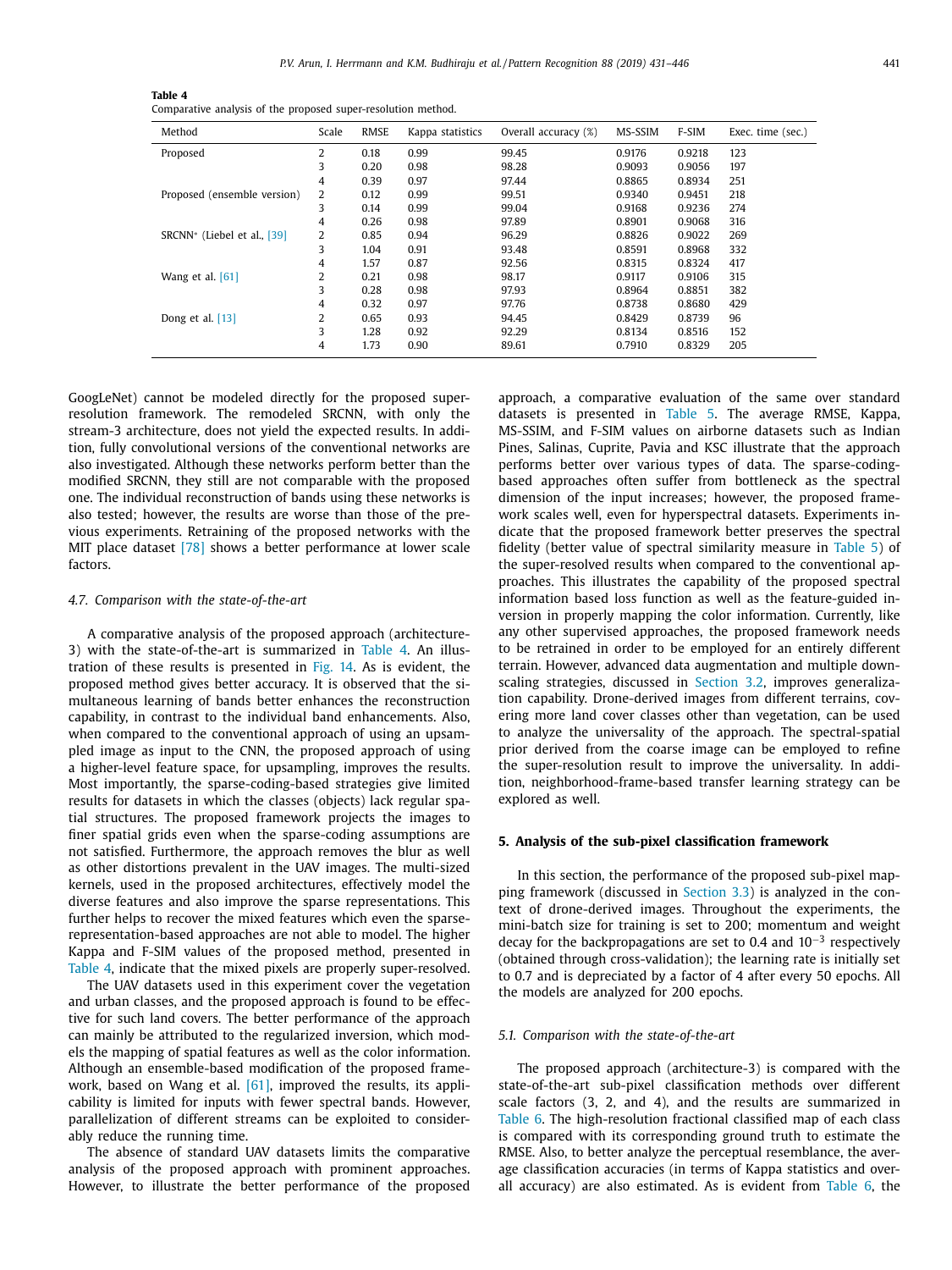<span id="page-11-0"></span>

# a) Coarse image



# d) Prop. method (depth =  $6$ )



# b) SRCNN\*



# f) Prop. method (depth  $= 10$ )



# c) Wang et al. (2017)



# g) Original image

**Fig. 14.** Results of proposed super-resolution architecture-3 (given in [Fig.](#page-6-0) 8).

| Table 5                                                                                       |  |  |
|-----------------------------------------------------------------------------------------------|--|--|
| Comparative analysis of the proposed super-resolution method over standard airborne datasets. |  |  |

| Method             | Scale | <b>PSNR</b> | <b>MS-SSIM</b> | Kappa statistics | Avg. spectral similarity | Exec. time (sec.) |
|--------------------|-------|-------------|----------------|------------------|--------------------------|-------------------|
| Bi-cubic           | 2     | 19.84       | 0.7356         | 0.79             | 0.8742                   | 28                |
|                    | 3     | 17.62       | 0.7118         | 0.77             | 0.8685                   | 32                |
|                    | 4     | 16.21       | 0.7265         | 0.73             | 0.8503                   | 41                |
| Dong et al. $[13]$ | 2     | 31.91       | 0.8651         | 0.92             | 0.9480                   | 280               |
|                    | 3     | 28.35       | 0.8439         | 0.90             | 0.9472                   | 318               |
|                    | 4     | 26.78       | 0.8394         | 0.89             | 0.9464                   | 374               |
| Fu et al. (2017)   | 2     | 33.90       | 0.9205         | 0.94             | 0.9591                   | 239               |
|                    | 3     | 32.66       | 0.9076         | 0.94             | 0.9537                   | 278               |
|                    | 4     | 31.07       | 0.8897         | 0.92             | 0.9518                   | 306               |
| Proposed approach  | 2     | 37.12       | 0.9847         | 0.97             | 0.9905                   | 123               |
|                    | 3     | 35.81       | 0.9315         | 0.96             | 0.9872                   | 197               |
|                    | 4     | 35.04       | 0.9214         | 0.96             | 0.9816                   | 251               |

## **Table 6**

Comparative analysis of the proposed sub-pixel classification method.

| Method                                | Scale | <b>RMSE</b> | Kappa statistics | Overall accuracy (%) | Exec. time (sec.) |
|---------------------------------------|-------|-------------|------------------|----------------------|-------------------|
| Proposed method                       | 2     | 0.07        | 0.98             | 99.16                | 58                |
|                                       | 3     | 0.13        | 0.97             | 97.12                | 91                |
|                                       | 4     | 0.17        | 0.97             | 97.05                | 123               |
| Indicator Co-Kriging based method [6] | 2     | 0.26        | 0.92             | 92.65                | 39                |
|                                       | 3     | 0.34        | 0.89             | 91.81                | 65                |
|                                       | 4     | 0.42        | 0.86             | 88.13                | 104               |
| CNN based method [7]                  | 2     | 0.10        | 0.97             | 98.05                | 79                |
|                                       | 3     | 0.19        | 0.96             | 96.44                | 137               |
|                                       | 4     | 0.28        | 0.95             | 93.96                | 186               |
| CNN method [5]                        | 2     | 0.12        | 0.96             | 97.31                | 71                |
|                                       | 3     | 0.24        | 0.94             | 96.38                | 118               |
|                                       | 4     | 0.35        | 0.91             | 92.16                | 162               |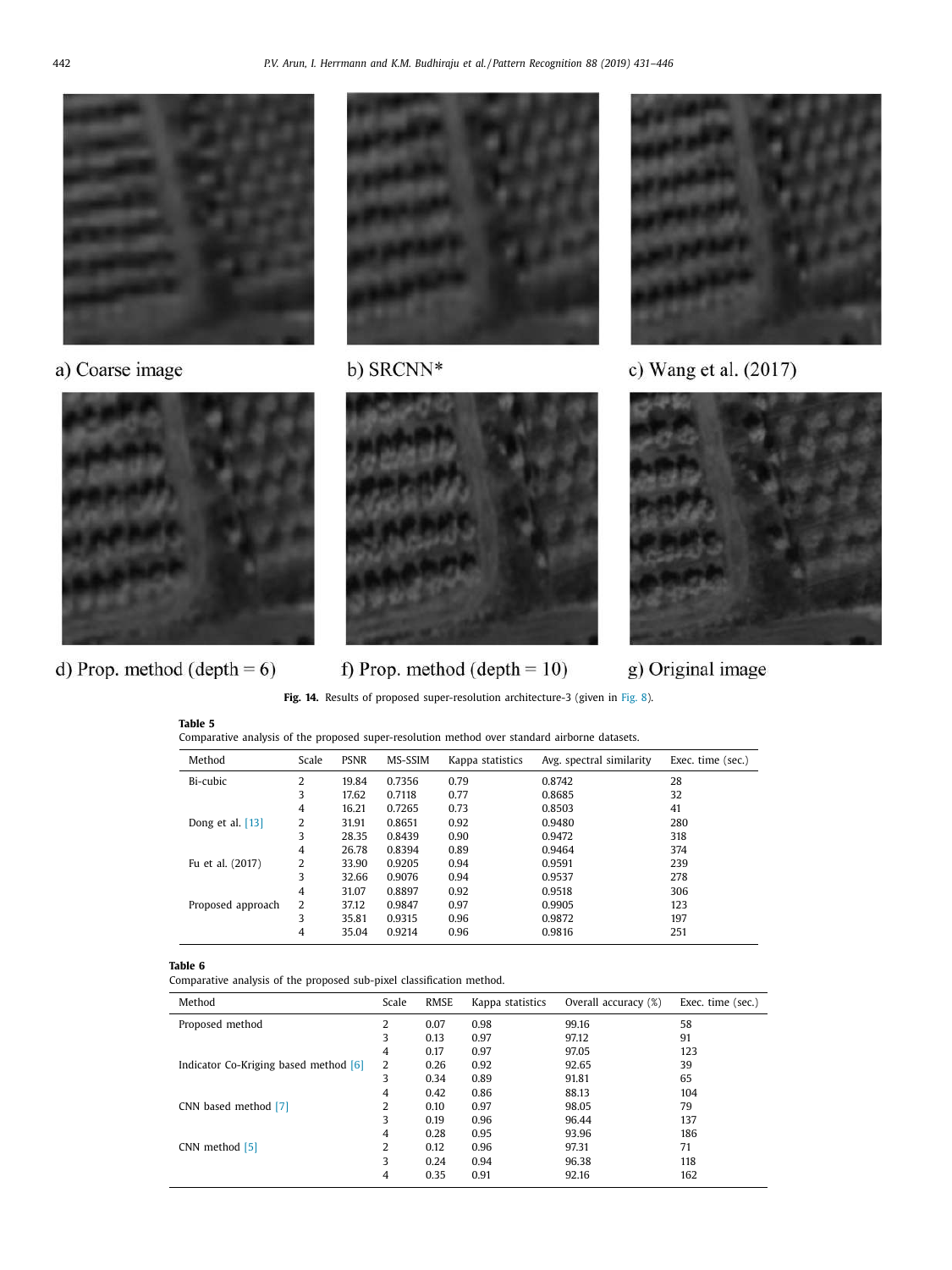**Table 7** Class wise accuracy comparison.

| # | Class            | No. of samples | Avg. accuracy |
|---|------------------|----------------|---------------|
| 1 | Road             | 6631           | 98.12         |
| 2 | Meadows          | 18.649         | 99.07         |
| 3 | Agriculture land | 2099           | 98.91         |
| 4 | Plantations      | 3064           | 99.43         |
| 5 | Forest           | 1345           | 96.06         |
| 6 | Bare Soil        | 5029           | 98.71         |
| 7 | Water            | 1330           | 100.00        |
| 8 | Vehicle          | 100            | 99.94         |
|   |                  |                |               |

proposed framework outperforms the prominent sub-pixel mapping approaches. While the other approaches merely optimize the spatial contiguity, the proposed framework models the mapping between coarser and finer scale distributions of classes. In addition, it strives to interpolate the feature information. It should be noted that the architecture-3, adopted here, is not fully optimized towards computational performance. However, the execution time is still comparable with the other approaches, and parallelization can be explored to further reduce the same.

In order to further analyze the proposed approach, the average class-wise accuracies, over UAV datasets, are summarized in Table 7. For most of the classes considered, producer and consumer accuracies of the proposed approach are found to be better than the others. Significant improvements, in comparison with the existing approaches, are observed for the detection of urban as well as other topographical features. The better results can be attributed to the ability of the approach in capturing the spatial topologies and textures inherent in the land-cover classes. Also, the neighborhood consideration facilitates the resolution of blurred or distorted edges and other features. The boundaries of agricultural fields as well as the crop-separations are successfully captured from even blurred images. Also, the regularized inversion ensures the proper mapping of color information which is evident from the correct classification of even the classes having random patterns or textures (e.g. Forests and Meadows).

Due to the unavailability of standard UAV datasets, for comparative evaluation, the airborne datasets such as Indian pines, Salinas, Pavia, Cuprite and KSC were employed. The average kappa statistics, overall accuracy and Earth mover's distance for different prominent approaches, over these datasets, are summarized in Table 8. A graphical illustration of the comparison is provided in [Fig.](#page-13-0) 15. As is evident, the proposed approach performs better when compared to the other approaches irrespective of the land cover. These experiments confirm the ability of the framework in simultaneously mapping the color and the feature information. In order to fine-tune the network for a slightly different terrain, compatibility-based refinements proposed in Arun et al. [\[6\]](#page-14-0) can be adopted.

#### *5.2. Network parameter setting*

Network parameter settings, for sub-pixel classification architectures, show a trend similar to that of super-resolution. The increase in stream-3 depth improves the accuracy only slightly and leads to saturation. Although deeper stream-2 layers give better accuracy, a blind increase in stream-1 depth may adversely affect the reconstruction. For architecture-3, the gradient of depreciation in accuracy (with the increase in stream-1 depth) is very low, indicating better stability of learning. It may be noted that, for all the architectures, the optimal depth depends on the scale factor for which the network is tuned. Also, the computational expenses generally increase with an increase in the network depth.

Among the various architectures, architecture-3 gives better accuracy and convergence time. In all the architectures, an increase in the number of filters improves the accuracy but at the cost of running time. An increase in the size of stream-1 and 2 filters beyond a certain threshold, which is determined based on the scene complexity, adversely affects the accuracy. Although a similar increasing trend is observed for stream-3, it saturates after a threshold. The increase in number of regularizing features improves the accuracy, and more filters are needed to avoid the saturation. Among the various features, convolutional features give the best results followed by Histogram of Oriented Gradients, Gabor filters, Harris corner detectors, and edges, in descending order. It can be seen that the increase in filter diversity (number of different kernel sizes) improves the accuracy and enables better reconstruction at shorter depths. Furthermore, it also improves the convergence time. An analysis of the possible loss functions for sub-pixel classification is summarized in [Table](#page-13-0) 9. As is evident, the proposed loss function improves the accuracy when compared to the conventional approaches. However, it causes a slight increase in the execution time; hence, an optimal choice depends on the tradeoff between computational performance and accuracy.

#### *5.3. Fine-tuning of existing networks*

Although conventional CNNs are mainly tuned for classification, recent SRCNN and fully convolutional networks [\[43\]](#page-14-0) can be explored for sub-pixel mapping. Fully convolutional layers are directly adapted for stream-1, whereas tailored versions are used for the other streams. For stream-2 and stream-3, an extra layer is added to convolve the rank image. Retraining of this modified configuration does not yield promising results. A feasible alternative is to retrain the proposed network with the conventional datasets (Visual geometry group network, GoogLeNet, and others). This approach yields satisfactory results, especially for lower scale factors. The re-modeling of the SRCNN network [\[12\]](#page-14-0) (setting  $c = 1$ ), with only stream-3 layer, has also been investigated. Although the retraining of such a network (with the datasets used in this study) yields good results, the proposed approach is found to be far bet-

| ---- |  |
|------|--|
|------|--|

| Comparative analysis of the proposed sub-pixel mapping method on standard datasets. |  |  |  |  |  |  |  |  |  |
|-------------------------------------------------------------------------------------|--|--|--|--|--|--|--|--|--|
|-------------------------------------------------------------------------------------|--|--|--|--|--|--|--|--|--|

| Method                                   | Scale | RMSE | Kappa statistics | Overall accuracy (%) | Exec. time (sec.) |
|------------------------------------------|-------|------|------------------|----------------------|-------------------|
| RMSE                                     | 2     | 0.08 | 0.98             | 99.16                | 88                |
|                                          | 3     | 0.13 | 0.97             | 97.12                | 131               |
|                                          | 4     | 0.17 | 0.97             | 97.05                | 203               |
| Cross entropy                            | 2     | 0.07 | 0.98             | 99.29                | 106               |
|                                          | 3     | 0.11 | 0.98             | 98.64                | 174               |
|                                          | 4     | 0.16 | 0.97             | 97.68                | 210               |
| Cross entropy $+$ Misclassification loss | 2     | 0.05 | 0.99             | 99.51                | 143               |
|                                          | 3     | 0.10 | 0.98             | 99.29                | 186               |
|                                          | 4     | 0.15 | 0.98             | 98.70                | 215               |
|                                          |       |      |                  |                      |                   |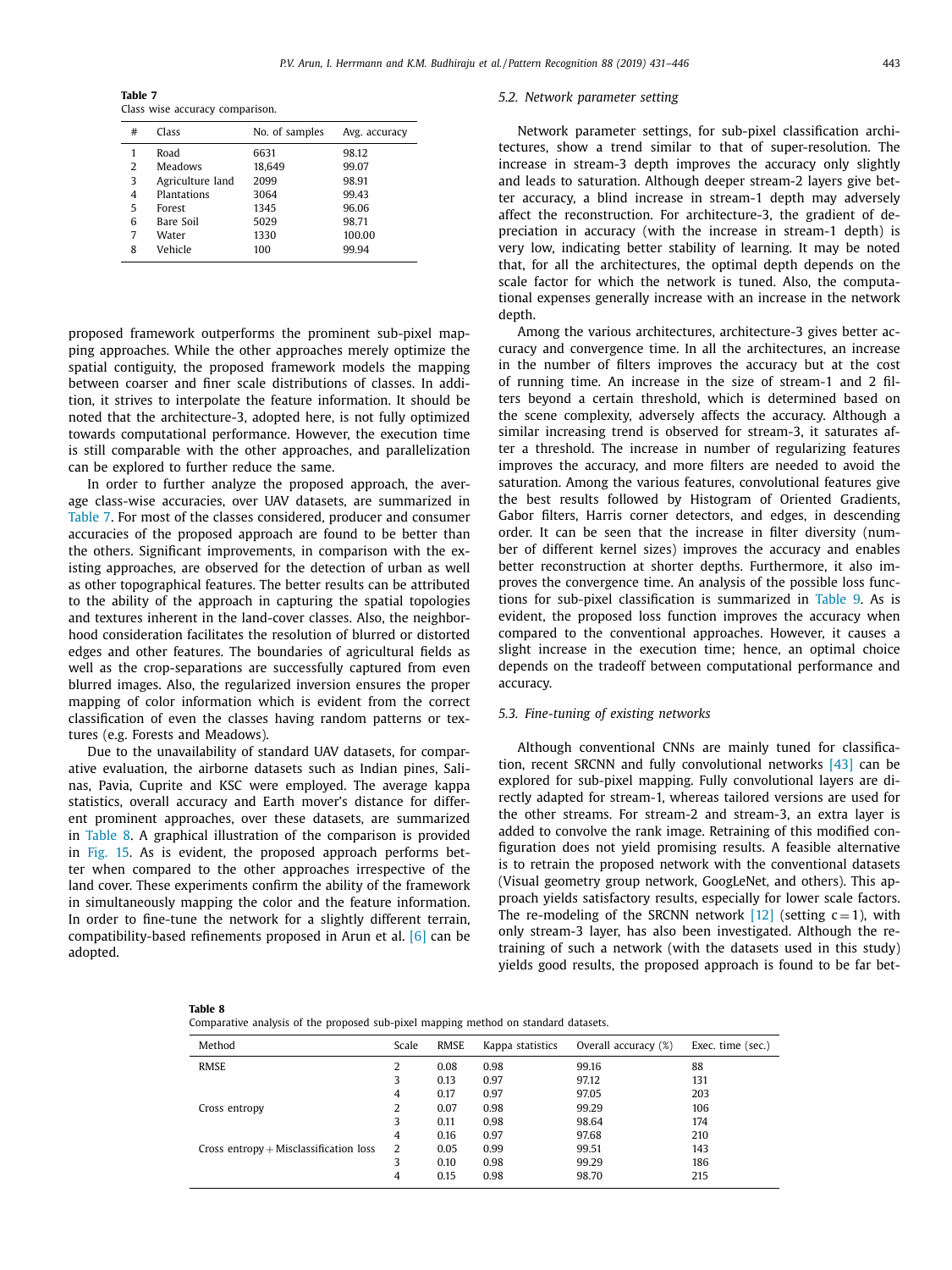<span id="page-13-0"></span>

**Fig. 15.** Comparison of the overall accuracy of prominent sub-pixel mapping approaches on standard dataset.

| Table 9 |                                                                      |
|---------|----------------------------------------------------------------------|
|         | Comparative analysis of loss functions for sub-pixel classification. |

| Method             | Scale        | Avg. Kappa statistics* | Avg. Overall accuracy (%) * | Avg. Earth Mover's Distance | Exec. time (sec.) $*$ |
|--------------------|--------------|------------------------|-----------------------------|-----------------------------|-----------------------|
| Ma et al. (2018)   | 2            | 0.91                   | 94.02                       | 2.89                        | 132                   |
|                    | 3            | 0.89                   | 90.35                       | 4.13                        | 209                   |
|                    | 4            | 0.85                   | 88.91                       | 4.97                        | 287                   |
| Feng et al. [17]   | 2            | 0.90                   | 92.76                       | 3.74                        | 51                    |
|                    | 3            | 0.84                   | 89.54                       | 4.88                        | 78                    |
|                    | 4            | 0.81                   | 84.80                       | 5.20                        | 124                   |
| Zhao et al. $[76]$ | 2            | 0.88                   | 91.32                       | 3.91                        | 147                   |
|                    | 3            | 0.86                   | 88.65                       | 4.07                        | 181                   |
|                    | 4            | 0.79                   | 84.16                       | 6.84                        | 216                   |
| Xu et al. [70]     | 2            | 0.85                   | 89.33                       | 3.39                        | 62                    |
|                    | 3            | 0.82                   | 86.07                       | 5.12                        | 108                   |
|                    | 4            | 0.79                   | 84.49                       | 7.05                        | 177                   |
| Proposed method    | $\mathbf{2}$ | 0.94                   | 97.09                       | 1.23                        | 88                    |
|                    | 3            | 0.92                   | 94.26                       | 2.18                        | 131                   |
|                    | 4            | 0.90                   | 93.28                       | 3.94                        | 203                   |

ter, especially at higher scale factors. This further illustrates the significance of convolution-deconvolution networks in learning the semantic aspects of the image.

## **6. Conclusion**

This study analyses various architectural choices for superresolution and sub-pixel mapping of drone-derived images, and in addition, proposes some improved frameworks that consider the specific characteristics of the data as well as the distortions prevalent in it. For inputs with increased spectral dimension and scene complexity, the sparse-code-based super-resolution approaches suffer from bottleneck and results in corrupted dictionaries and sparse codes. The feature-guided network-inversion, proposed in this study, addresses these issues and yield sharper and better reconstructions. It is observed that the approach gives 2–5% improvement in accuracy when compared to the prominent approaches such as Dong et al. [\[13\],](#page-14-0) Wang et al. [\[61\],](#page-15-0) and Feng et al. [\[17\].](#page-14-0) The significance of the approach is better observable with the increase in distortions or spectral dimension of the input datasets, where the improvement is above 10 percent. The increase in the number of regularization features, in the proposed approach, enhances the high frequency details in the superresolved output, but at the cost of computation time. Also, this deblurring property resolves the effect of distortions prevalent in the UAV datasets. The initial bicubic/bilinear upscaling, adopted in earlier super-resolution approaches, causes reconstruction artifacts. Hence, in the proposed approach, the coarser input image is dynamically upscaled using convolution-deconvolution networks, resulting in an average accuracy improvement of 4–15% on noisy datasets, specifically, for higher scale factors. The proposed subpixel mapping framework also achieves 2–10% accuracy improvement as compared to the conventional approaches. Although the deep-learning-based approaches are computationally complex, the proposed super-resolution and sub-pixel mapping approaches are extensively parallelizable and offers significant reduction in execution time. In addition, the proposed inception-residual blocks improve the convergence as well as the accuracy when compared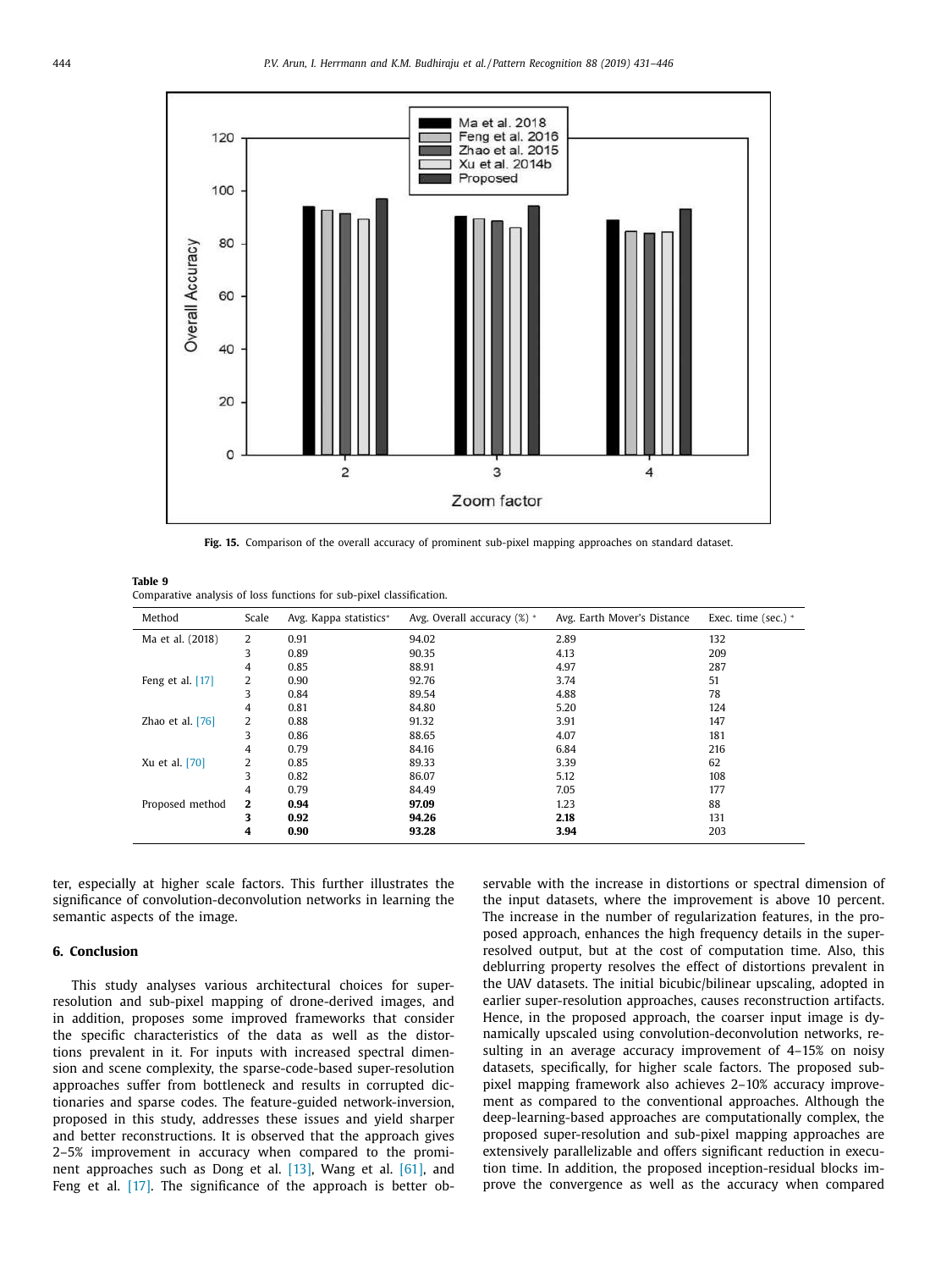<span id="page-14-0"></span>to the simple convolution-deconvolution units. From the experiments over various datasets, the proposed frameworks are observed to outperform the prominent sub-pixel classification and super-resolution approaches. The data augmentation, proposed in this study, facilitates better generalization of the approach making it resilient to geometric and atmospheric distortions. The proposed spectral information based loss functions along with the perceptual similarity based ones improve the accuracy (avg. spectral similarity, SSIM and FSIM) by around 2–5% as compared to the mean squared error based approaches. Similarly, the proposed sub-pixel classification loss function reduces the number of misclassified pixels, by around 15–35%, in a computationally optimal manner. The sensitivity of the frameworks towards network parameter settings has been considerably reduced in our proposed models. The computational efficiency of the proposed models can be further improved by parallelizing the framework. Although advanced augmentation strategies improve generalization capability of the framework, spatial-spectral prior based refinements can be explored to further improve the universality. The current work was focused on off-line super-resolution and sub-pixel mapping of drone-derived datasets; however, the approach can be explored for on-the-fly analyses. In this regard, transfer learning based approaches, using the neighborhood video frames, can be adopted for improving the approach.

#### **Acknowledgements**

This research was supported by the Israel Ministry of Agriculture and Rural [Development](http://dx.doi.org/10.13039/501100004576) (Eugene Kandel Knowledge Centers) as part of the Precision agriculture – Development of systems to improve resources application in the field and partly (contract no. 235/16). Authors would like to thank the two anonymous reviewers and the editors whose considered efforts have significantly improved the quality of this work.

#### **References**

- [1] A. [Akyol,](http://refhub.elsevier.com/S0031-3203(18)30421-7/sbref0001) M. [Gökmen,](http://refhub.elsevier.com/S0031-3203(18)30421-7/sbref0001) [Super-resolution](http://refhub.elsevier.com/S0031-3203(18)30421-7/sbref0001) reconstruction of faces by enhanced global models of shape and texture, Pattern Recognit. 45 (12) (2012) 4103–4116.
- [2] A. Antoniou, A. Storkey, and H. Edwards. Data augmentation generative adversarial networks. arXiv preprint, (2018) arXiv[:1711.04340v3](http://arXiv:1711.04340v3) [stat.ML].
- [3] S. [Anwar,](http://refhub.elsevier.com/S0031-3203(18)30421-7/sbref0002) C.P. [Huynh,](http://refhub.elsevier.com/S0031-3203(18)30421-7/sbref0002) F. [Porikli,](http://refhub.elsevier.com/S0031-3203(18)30421-7/sbref0002) Image deblurring with a class-specific prior, IEEE Transactions on. Pattern Analysis and Machine Mach. [IntelligenceIntell](http://refhub.elsevier.com/S0031-3203(18)30421-7/sbref0002) (2018).
- [4] P.V. [Arun,](http://refhub.elsevier.com/S0031-3203(18)30421-7/sbref0004) K.M. [Buddhiraju,](http://refhub.elsevier.com/S0031-3203(18)30421-7/sbref0004) [Classification](http://refhub.elsevier.com/S0031-3203(18)30421-7/sbref0004) and clustering perspective towards spectral unmixing, in: IEEE International Geoscience and Remote Sensing Symposium (IGARSS), Beijing, 2016, pp. 6145–6148.
- [5] P.V. [Arun,](http://refhub.elsevier.com/S0031-3203(18)30421-7/sbref0005) K.M. [Buddhiraju,](http://refhub.elsevier.com/S0031-3203(18)30421-7/sbref0005) A deep learning based spatial dependency modeling approach towards [super-resolution,](http://refhub.elsevier.com/S0031-3203(18)30421-7/sbref0005) in: 2016 IEEE International Geoscience and Remote Sensing Symposium (IGARSS), Beijing, 2016, pp. 6533–6536.
- [6] P.V. [Arun,](http://refhub.elsevier.com/S0031-3203(18)30421-7/sbref0006) K.M. [Buddhiraju,](http://refhub.elsevier.com/S0031-3203(18)30421-7/sbref0006) A. [Porwal,](http://refhub.elsevier.com/S0031-3203(18)30421-7/sbref0006) Integration of contextual knowledge in unsupervised subpixel classification: [semivariogram](http://refhub.elsevier.com/S0031-3203(18)30421-7/sbref0006) and pixel-affinity based approaches, IEEE Geosci. Remote Sens. Lett. 15 (2) (2018) 262–266.
- [7] P.V. [Arun,](http://refhub.elsevier.com/S0031-3203(18)30421-7/sbref0007) K.M. [Buddhiraju,](http://refhub.elsevier.com/S0031-3203(18)30421-7/sbref0007) A. [Porwal,](http://refhub.elsevier.com/S0031-3203(18)30421-7/sbref0007) CNN based sub-pixel mapping for hyperspectral images, [Neurocomputing](http://refhub.elsevier.com/S0031-3203(18)30421-7/sbref0007) 311 (7) (2018) 51–64.
- [8] J. [Bergstra,](http://refhub.elsevier.com/S0031-3203(18)30421-7/sbref0008) D. [Yamins,](http://refhub.elsevier.com/S0031-3203(18)30421-7/sbref0008) D. [Cox,](http://refhub.elsevier.com/S0031-3203(18)30421-7/sbref0008) Making a science of model search: hyperparameter optimization in hundreds of dimensions for vision [architectures,](http://refhub.elsevier.com/S0031-3203(18)30421-7/sbref0008) International Conference on Machine Learning, 2013 june 2013.
- [9] M. [Bevilacqua,](http://refhub.elsevier.com/S0031-3203(18)30421-7/sbref0009) A. [Roumy,](http://refhub.elsevier.com/S0031-3203(18)30421-7/sbref0009) C. [Guillemot,](http://refhub.elsevier.com/S0031-3203(18)30421-7/sbref0009) M.L. Alberi [Morel,](http://refhub.elsevier.com/S0031-3203(18)30421-7/sbref0009) Neighbor embedding based single-image super-resolution using [Semi-Nonnegative](http://refhub.elsevier.com/S0031-3203(18)30421-7/sbref0009) Matrix Factorization, in: IEEE International Conference on Acoustics, Speech and Signal Processing (ICASSP), 2012, pp. 1289–1292.
- [10] D. [Cai,](http://refhub.elsevier.com/S0031-3203(18)30421-7/sbref0010) K. [Chen,](http://refhub.elsevier.com/S0031-3203(18)30421-7/sbref0010) Y. [Qian,](http://refhub.elsevier.com/S0031-3203(18)30421-7/sbref0010) J. [Kämäräinen,](http://refhub.elsevier.com/S0031-3203(18)30421-7/sbref0010) Convolutional [low-resolution](http://refhub.elsevier.com/S0031-3203(18)30421-7/sbref0010) fine– grained classification, Pattern Recognit. Lett. (2017) 11.
- [11] X. [Chen,](http://refhub.elsevier.com/S0031-3203(18)30421-7/sbref0011) Z. [Zhang,](http://refhub.elsevier.com/S0031-3203(18)30421-7/sbref0011) B. [Wang,](http://refhub.elsevier.com/S0031-3203(18)30421-7/sbref0011) G. [Hu,](http://refhub.elsevier.com/S0031-3203(18)30421-7/sbref0011) E.R. [Hancock,](http://refhub.elsevier.com/S0031-3203(18)30421-7/sbref0011) [Recovering](http://refhub.elsevier.com/S0031-3203(18)30421-7/sbref0011) variations in facial albedo from low resolution images, Pattern Recognit. 74  $(2)$  (2018) 373–384.
- [12] C. [Dong,](http://refhub.elsevier.com/S0031-3203(18)30421-7/sbref0012) C. [Loy,](http://refhub.elsevier.com/S0031-3203(18)30421-7/sbref0012) K. [He,](http://refhub.elsevier.com/S0031-3203(18)30421-7/sbref0012) X. [Tang,](http://refhub.elsevier.com/S0031-3203(18)30421-7/sbref0012) Image [super-resolution](http://refhub.elsevier.com/S0031-3203(18)30421-7/sbref0012) using deep convolutional networks, IEEE Trans. Pattern Analy. Mach. Intell. 38 (2) (2016) 295–307.
- [13] W. [Dong,](http://refhub.elsevier.com/S0031-3203(18)30421-7/sbref0013) F. [Fu,](http://refhub.elsevier.com/S0031-3203(18)30421-7/sbref0013) G. [Shi,](http://refhub.elsevier.com/S0031-3203(18)30421-7/sbref0013) X. [Cao,](http://refhub.elsevier.com/S0031-3203(18)30421-7/sbref0013) J. [Wu,](http://refhub.elsevier.com/S0031-3203(18)30421-7/sbref0013) G. [Li,](http://refhub.elsevier.com/S0031-3203(18)30421-7/sbref0013) [X.](http://refhub.elsevier.com/S0031-3203(18)30421-7/sbref0013) Li, Hyperspectral image super-resolution via non-negative structured sparse [representation,](http://refhub.elsevier.com/S0031-3203(18)30421-7/sbref0013) IEEE Trans. Image Process. 25 (5) (2016) 2337–2352.
- [14] A. [Dosovitskiy,](http://refhub.elsevier.com/S0031-3203(18)30421-7/sbref0014) T. [Brox,](http://refhub.elsevier.com/S0031-3203(18)30421-7/sbref0014) Generating images with perceptual similarity metrics based on deep networks, in: Proceedings of Advances in Neural Information Processing [Systems-2016,](http://refhub.elsevier.com/S0031-3203(18)30421-7/sbref0014) 2016.
- [15] A. [Dosovitskiy,](http://refhub.elsevier.com/S0031-3203(18)30421-7/sbref0015) T. [Brox,](http://refhub.elsevier.com/S0031-3203(18)30421-7/sbref0015) Inverting visual [representations](http://refhub.elsevier.com/S0031-3203(18)30421-7/sbref0015) with convolutional networks, in: IEEE Conference on Computer Vision and Pattern Recognition (CVPR), Las Vegas, NV, USA, 2016, pp. 4829–4837.
- [16] D. [Eigen,](http://refhub.elsevier.com/S0031-3203(18)30421-7/sbref0016) D. [Krishnan,](http://refhub.elsevier.com/S0031-3203(18)30421-7/sbref0016) R. [Fergus,](http://refhub.elsevier.com/S0031-3203(18)30421-7/sbref0016) Restoring an image taken through a window covered with dirt or rain, in: [International](http://refhub.elsevier.com/S0031-3203(18)30421-7/sbref0016) Conference on Computer Vision (ICCV), 2013, p. 2013.
- [17] R. [Feng,](http://refhub.elsevier.com/S0031-3203(18)30421-7/sbref0017) Y. [Zhong,](http://refhub.elsevier.com/S0031-3203(18)30421-7/sbref0017) X. [Xu,](http://refhub.elsevier.com/S0031-3203(18)30421-7/sbref0017) L. [Zhang,](http://refhub.elsevier.com/S0031-3203(18)30421-7/sbref0017) Adaptive sparse subpixel mapping with a total variation model for remote sensing imagery, IEEE Trans. Geosci. Remote Sens. 54 (5) (2016) [2855–2872.](http://refhub.elsevier.com/S0031-3203(18)30421-7/sbref0017)
- [18] M. Frid-Adar, I. Diamant, E. Klang, M. Amitai, J. Goldberger, and H. Greenspan, (2018). GAN-based synthetic medical image augmentation for increased CNN performance in liver lesion classification. arXiv[:1803.01229v1](http://arXiv:1803.01229v1) [cs.CV].
- [19] I. [Goodfellow,](http://refhub.elsevier.com/S0031-3203(18)30421-7/sbref0018) J. [Pouget-Abadie,](http://refhub.elsevier.com/S0031-3203(18)30421-7/sbref0018) M. [Mirza,](http://refhub.elsevier.com/S0031-3203(18)30421-7/sbref0018) B. [Xu,](http://refhub.elsevier.com/S0031-3203(18)30421-7/sbref0018) D. [Warde-Farley,](http://refhub.elsevier.com/S0031-3203(18)30421-7/sbref0018) S. [Ozair,](http://refhub.elsevier.com/S0031-3203(18)30421-7/sbref0018) A. [Courville,](http://refhub.elsevier.com/S0031-3203(18)30421-7/sbref0018) Y. [Bengio,](http://refhub.elsevier.com/S0031-3203(18)30421-7/sbref0018) Generative adversarial nets, in: [Proceedings](http://refhub.elsevier.com/S0031-3203(18)30421-7/sbref0018) of Advances in Neural Information Processing -2014, 2014.
- [20] K. He, X. Zhang, S. Ren, and J. Sun, (2015). Deep residual learning for image recognition. arXiv preprint arXiv[:1512.03385.](http://arXiv:1512.03385)
- [21] Z. [He,](http://refhub.elsevier.com/S0031-3203(18)30421-7/sbref0019) L. [Liu,](http://refhub.elsevier.com/S0031-3203(18)30421-7/sbref0019) S. [Zhou,](http://refhub.elsevier.com/S0031-3203(18)30421-7/sbref0019) Y. [Shen,](http://refhub.elsevier.com/S0031-3203(18)30421-7/sbref0019) Learning group-based sparse and low-rank representation for [hyperspectral](http://refhub.elsevier.com/S0031-3203(18)30421-7/sbref0019) image classification, Pattern Recognit. 60 (12) (2016) 1041–1056.
- [22] I. [Herrmann,](http://refhub.elsevier.com/S0031-3203(18)30421-7/sbref0020) A. [Pimstein,](http://refhub.elsevier.com/S0031-3203(18)30421-7/sbref0020) A. [Karnieli,](http://refhub.elsevier.com/S0031-3203(18)30421-7/sbref0020) Y. [Cohen,](http://refhub.elsevier.com/S0031-3203(18)30421-7/sbref0020) V. [Alchanatis,](http://refhub.elsevier.com/S0031-3203(18)30421-7/sbref0020) D.,J. [bonfil,](http://refhub.elsevier.com/S0031-3203(18)30421-7/sbref0020) LAI [assessment](http://refhub.elsevier.com/S0031-3203(18)30421-7/sbref0020) of wheat and potato crops by  $VEN\mu S$  and Sentinel-2 bands, Remote Sens. Environ. 115 (2011) 2141–2151.
- [23] H. [Huang,](http://refhub.elsevier.com/S0031-3203(18)30421-7/sbref0021) H. [He,](http://refhub.elsevier.com/S0031-3203(18)30421-7/sbref0021) X. [Fan,](http://refhub.elsevier.com/S0031-3203(18)30421-7/sbref0021) J. [Zhang,](http://refhub.elsevier.com/S0031-3203(18)30421-7/sbref0021) [Super-resolution](http://refhub.elsevier.com/S0031-3203(18)30421-7/sbref0021) of human face image using canonical correlation analysis, Pattern Recognit. 43 (7) (2010) 2532–2543.
- [24] J.B. [Huang,](http://refhub.elsevier.com/S0031-3203(18)30421-7/sbref0022) A. [Singh,](http://refhub.elsevier.com/S0031-3203(18)30421-7/sbref0022) N. [Ahuja,](http://refhub.elsevier.com/S0031-3203(18)30421-7/sbref0022) Single image [super-resolution](http://refhub.elsevier.com/S0031-3203(18)30421-7/sbref0022) from transformed self-exemplars, in: IEEE Conference on Computer Vision and Pattern Recognition (CVPR), Boston, MA, 2015, pp. 5197–5206.
- [25] S. [Huang,](http://refhub.elsevier.com/S0031-3203(18)30421-7/sbref0023) J. [Sun,](http://refhub.elsevier.com/S0031-3203(18)30421-7/sbref0023) Y. [Yang,](http://refhub.elsevier.com/S0031-3203(18)30421-7/sbref0023) Y. [Fang,](http://refhub.elsevier.com/S0031-3203(18)30421-7/sbref0023) P. [Lin,](http://refhub.elsevier.com/S0031-3203(18)30421-7/sbref0023) Y. [Que,](http://refhub.elsevier.com/S0031-3203(18)30421-7/sbref0023) Robust single-image super-resolution based on adaptive [edge-preserving](http://refhub.elsevier.com/S0031-3203(18)30421-7/sbref0023) smoothing regularization, IEEE Trans. Image Process. 27 (6) (2018) 2650–2663.
- [26] S. [Ioffe,](http://refhub.elsevier.com/S0031-3203(18)30421-7/sbref0024) C. [Szegedy,](http://refhub.elsevier.com/S0031-3203(18)30421-7/sbref0024) Batch [normalization:](http://refhub.elsevier.com/S0031-3203(18)30421-7/sbref0024) accelerating deep network training by reducing internal covariate shift, in: Proceedings of the 32nd International Conference on Machine Learning, 2015, pp. 448–456.
- [27] H. [Irmak,](http://refhub.elsevier.com/S0031-3203(18)30421-7/sbref0025) G.B. [Akar,](http://refhub.elsevier.com/S0031-3203(18)30421-7/sbref0025) S.E. [Yuksel,](http://refhub.elsevier.com/S0031-3203(18)30421-7/sbref0025) A MAP-based approach for hyperspectral imagery [super-resolution,](http://refhub.elsevier.com/S0031-3203(18)30421-7/sbref0025) IEEE Trans. Image Process. 27 (6) (2018) 2942–2951.
- [28] J. [Jebadurai,](http://refhub.elsevier.com/S0031-3203(18)30421-7/sbref0026) D.J. [Peter,](http://refhub.elsevier.com/S0031-3203(18)30421-7/sbref0026) SK-SVR: Sigmoid kernel support vector regression based in-scale single image [super-resolution,](http://refhub.elsevier.com/S0031-3203(18)30421-7/sbref0026) Pattern Recognit. Lett. 94 (7) (2017) 144–153.
- [29] K. [Jia,](http://refhub.elsevier.com/S0031-3203(18)30421-7/sbref0027) X. [Wang,](http://refhub.elsevier.com/S0031-3203(18)30421-7/sbref0027) X. [Tang,](http://refhub.elsevier.com/S0031-3203(18)30421-7/sbref0027) Image [transformation](http://refhub.elsevier.com/S0031-3203(18)30421-7/sbref0027) based on learning dictionaries across image spaces, IEEE Trans. Pattern Anal. Mach. Intell. 35 (2) (2013) 367–380.
- [30] H. [Jin,](http://refhub.elsevier.com/S0031-3203(18)30421-7/sbref0028) G. [Mountrakis,](http://refhub.elsevier.com/S0031-3203(18)30421-7/sbref0028) P. [Li,](http://refhub.elsevier.com/S0031-3203(18)30421-7/sbref0028) A [super-resolution](http://refhub.elsevier.com/S0031-3203(18)30421-7/sbref0028) mapping method using local indicator variograms, Int. J. Remote Sens. 33 (24) (2012) 7747–7773.
- [31] L. [Jin,](http://refhub.elsevier.com/S0031-3203(18)30421-7/sbref0029) Y. [Zhang,](http://refhub.elsevier.com/S0031-3203(18)30421-7/sbref0029) S. [Li,](http://refhub.elsevier.com/S0031-3203(18)30421-7/sbref0029) [Integration-enhanced](http://refhub.elsevier.com/S0031-3203(18)30421-7/sbref0029) zhang neural network for realtime-varying matrix inversion in the presence of various kinds of noises, IEEE Trans. Neural Netw. Learn. Syst. 27 (12) (2016) 2615–2627.
- [32] J. [Johnson,](http://refhub.elsevier.com/S0031-3203(18)30421-7/sbref0030) A. [Alahi,](http://refhub.elsevier.com/S0031-3203(18)30421-7/sbref0030) L. [Fei-Fei,](http://refhub.elsevier.com/S0031-3203(18)30421-7/sbref0030) in: Perceptual Losses for Real-Time Style Transfer and [Super-Resolution.](http://refhub.elsevier.com/S0031-3203(18)30421-7/sbref0030) Computer Vision – ECCV 2016, Lecture Notes in Computer Science, 2016, p. 9906.
- [33] A. [Krizhevsky,](http://refhub.elsevier.com/S0031-3203(18)30421-7/sbref0031) I. [Sutskever,](http://refhub.elsevier.com/S0031-3203(18)30421-7/sbref0031) G.E. [Hinton,](http://refhub.elsevier.com/S0031-3203(18)30421-7/sbref0031) Imagenet [classification](http://refhub.elsevier.com/S0031-3203(18)30421-7/sbref0031) with deep convolutional neural networks, Adv. Neural Inf. Process. Syst. (2012) 1097–1105.
- [34] N. [Kumar,](http://refhub.elsevier.com/S0031-3203(18)30421-7/sbref0032) R. [Verma,](http://refhub.elsevier.com/S0031-3203(18)30421-7/sbref0032) A. [Sethi,](http://refhub.elsevier.com/S0031-3203(18)30421-7/sbref0032) [Convolutional](http://refhub.elsevier.com/S0031-3203(18)30421-7/sbref0032) neural networks for wavelet domain super resolution, Pattern Recognit. Lett. 90 (4) (2017) 65–71.
- [35] C. Ledig, L. Theis, F. Huszar, J. Caballero, A. Aitken, A. Te-jani, J. Totz, Z. Wang, and W. Shi, (2016). Photo-realistic single image super-resolution using a generative adversarial network. arXiv preprint, arXiv[:1609.04802.](http://arXiv:1609.04802)
- [36] K. [Li,](http://refhub.elsevier.com/S0031-3203(18)30421-7/sbref0033) Y. [Zhu,](http://refhub.elsevier.com/S0031-3203(18)30421-7/sbref0033) J. [Yang,](http://refhub.elsevier.com/S0031-3203(18)30421-7/sbref0033) J. [Jiang,](http://refhub.elsevier.com/S0031-3203(18)30421-7/sbref0033) Video [super-resolution](http://refhub.elsevier.com/S0031-3203(18)30421-7/sbref0033) using an adaptive superpixel-guided auto-regressive model, Pattern Recognit. 51 (3) (2016) 59–71.
- [37] Y. [Li,](http://refhub.elsevier.com/S0031-3203(18)30421-7/sbref0034) W. [Dong,](http://refhub.elsevier.com/S0031-3203(18)30421-7/sbref0034) X. [Xie,](http://refhub.elsevier.com/S0031-3203(18)30421-7/sbref0034) G. [Shi,](http://refhub.elsevier.com/S0031-3203(18)30421-7/sbref0034) J. [Wu,](http://refhub.elsevier.com/S0031-3203(18)30421-7/sbref0034) [X.](http://refhub.elsevier.com/S0031-3203(18)30421-7/sbref0034) Li, Image [super-resolution](http://refhub.elsevier.com/S0031-3203(18)30421-7/sbref0034) with parametric sparse model learning, IEEE Trans. Image Process. 27 (9) (2018) 4638–4650.
- [38] Y. [Li,](http://refhub.elsevier.com/S0031-3203(18)30421-7/sbref0035) W. [Xie,](http://refhub.elsevier.com/S0031-3203(18)30421-7/sbref0035) [H.](http://refhub.elsevier.com/S0031-3203(18)30421-7/sbref0035) Li, Hyperspectral image [reconstruction](http://refhub.elsevier.com/S0031-3203(18)30421-7/sbref0035) by deep convolutional neural network for classification, Pattern Recognit. 63 (3) (2017) 371–383.
- [39] L. [Liebel,](http://refhub.elsevier.com/S0031-3203(18)30421-7/sbref0036) M. [Korner,](http://refhub.elsevier.com/S0031-3203(18)30421-7/sbref0036) Single-image super resolution for multispectral remote sensing data using [convolutional](http://refhub.elsevier.com/S0031-3203(18)30421-7/sbref0036) neural networks, ISPRS - Int. Arch. Photogramm. Remote Sens. Spat. Inf. Sci. 3 (2016) 883–890.
- [40] X. [Liu,](http://refhub.elsevier.com/S0031-3203(18)30421-7/sbref0037) L. [Chen,](http://refhub.elsevier.com/S0031-3203(18)30421-7/sbref0037) W. [Wang,](http://refhub.elsevier.com/S0031-3203(18)30421-7/sbref0037) J. [Zhao,](http://refhub.elsevier.com/S0031-3203(18)30421-7/sbref0037) Robust multi-frame [super-resolution](http://refhub.elsevier.com/S0031-3203(18)30421-7/sbref0037) based on spatially weighted half-quadratic estimation and adaptive BTV regularization, IEEE Trans. Image Process. 27 (10) (2018) 4971–4986.
- [41] A. [Mahendran,](http://refhub.elsevier.com/S0031-3203(18)30421-7/sbref0038) A. [Vedaldi,](http://refhub.elsevier.com/S0031-3203(18)30421-7/sbref0038) Understanding deep image [representations](http://refhub.elsevier.com/S0031-3203(18)30421-7/sbref0038) by inverting them, in: IEEE Conference on Computer Vision and Pattern Recognition (CVPR), Boston, MA, 2015, pp. 5188–5196.
- [42] Y. [Makido,](http://refhub.elsevier.com/S0031-3203(18)30421-7/sbref0039) A. [Shortridge,](http://refhub.elsevier.com/S0031-3203(18)30421-7/sbref0039) J.P. [Messina,](http://refhub.elsevier.com/S0031-3203(18)30421-7/sbref0039) Assessing alternatives for modeling the spatial [distribution](http://refhub.elsevier.com/S0031-3203(18)30421-7/sbref0039) of multiple land-cover classes at sub-pixel scales, Photogramm. Eng. Remote Sens. 73 (8) (2007) 935–943.
- [43] D. [Marmanis,](http://refhub.elsevier.com/S0031-3203(18)30421-7/sbref0040) J. [Wegner,](http://refhub.elsevier.com/S0031-3203(18)30421-7/sbref0040) S. [Galliani,](http://refhub.elsevier.com/S0031-3203(18)30421-7/sbref0040) K. [Schindler,](http://refhub.elsevier.com/S0031-3203(18)30421-7/sbref0040) M. [Datcu,](http://refhub.elsevier.com/S0031-3203(18)30421-7/sbref0040) U. [Stilla,](http://refhub.elsevier.com/S0031-3203(18)30421-7/sbref0040) Semantic [segmentation](http://refhub.elsevier.com/S0031-3203(18)30421-7/sbref0040) of aerial images with an ensemble of CNNs, ISPRS Ann. Photogramm. Remote Sens. Spat. Inf. Sci. 3 (2016) 473–480.
- [44] M.T. [McCann,](http://refhub.elsevier.com/S0031-3203(18)30421-7/sbref0041) [K.H.](http://refhub.elsevier.com/S0031-3203(18)30421-7/sbref0041) Jin, M. [Unser,](http://refhub.elsevier.com/S0031-3203(18)30421-7/sbref0041) [Convolutional](http://refhub.elsevier.com/S0031-3203(18)30421-7/sbref0041) neural networks for inverse problems in imaging: a review, IEEE Signal Process. Mag. 34 (6) (2017) 85–95.
- [45] K. [Mertens,](http://refhub.elsevier.com/S0031-3203(18)30421-7/sbref0042) Sub-pixel mapping and sub-pixel sharpening using neural network predicted wavelet [coefficients,](http://refhub.elsevier.com/S0031-3203(18)30421-7/sbref0042) Remote Sens. Environ. 91 (2) (2004) 225– 236.
- [46] K. [Mertens,](http://refhub.elsevier.com/S0031-3203(18)30421-7/sbref0043) B. de [Baets,](http://refhub.elsevier.com/S0031-3203(18)30421-7/sbref0043) L. [Verbeke,](http://refhub.elsevier.com/S0031-3203(18)30421-7/sbref0043) R. de [Wulf,](http://refhub.elsevier.com/S0031-3203(18)30421-7/sbref0043) A sub-pixel mapping algorithm based on [sub-pixel/pixel](http://refhub.elsevier.com/S0031-3203(18)30421-7/sbref0043) spatial attraction models, Int. J. Remote Sens. 27 (15) (2006) 3293–3310.